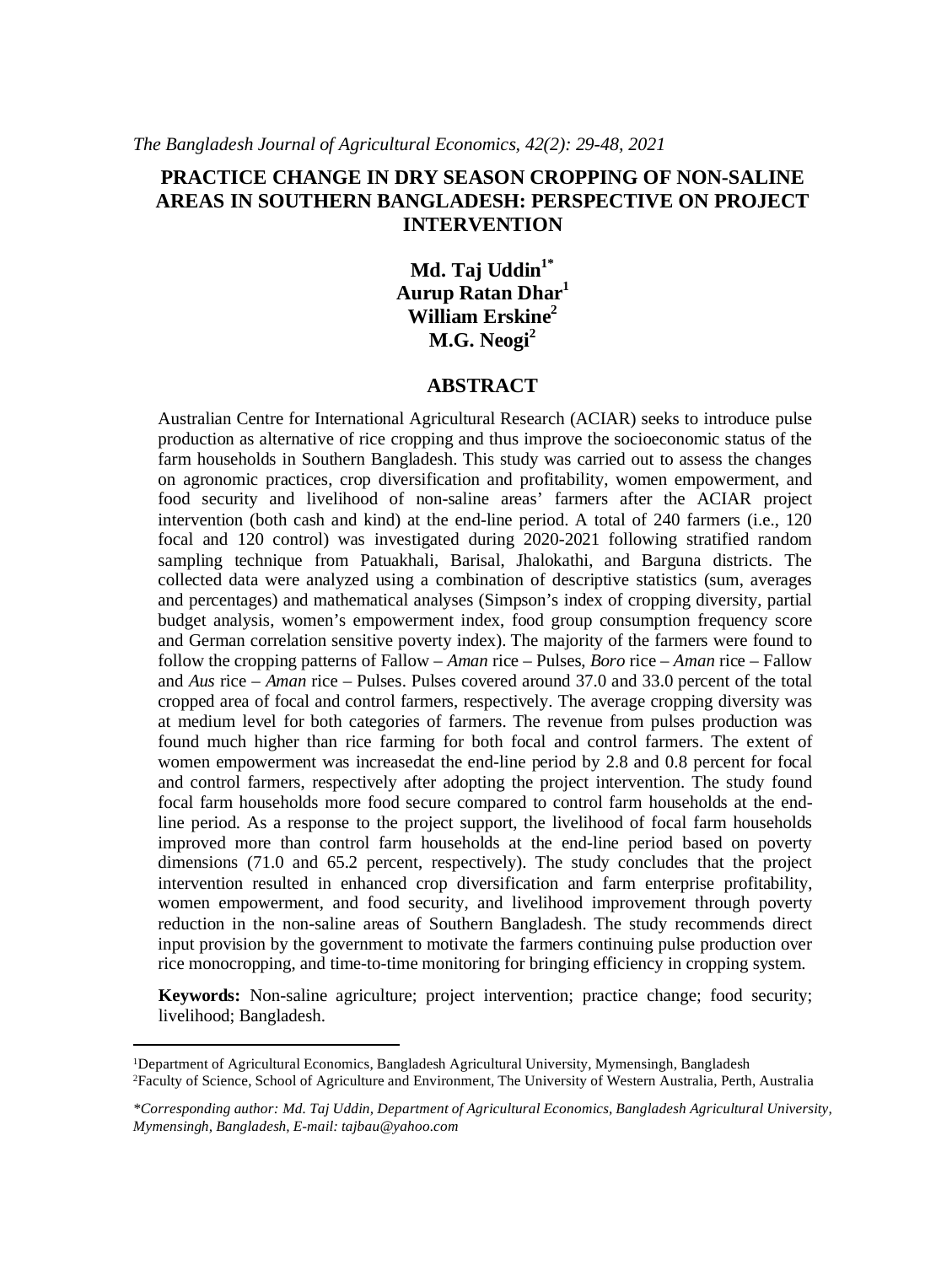### **I. INTRODUCTION**

Agriculture is the mainstay of the economy of Bangladesh. The economic development is inextricably linked with the performance of this sector (Uddin and Nasrin, 2013). The coastal zone of Bangladesh has a significant place in the country's economy (Ahsan, 2013). About 40 million people in the coastal areas of Bangladesh depend on agriculture (BBS, 2020) which is the most important livelihood option for the coastal people of Bangladesh (GoB and UNDP, 2009). The Government of Bangladesh has prioritized the coastal zone as the zone of most in need of development (MoWR, 2005). Within Australia's Sustainable Development Investment Portfolio (SDIP) coordinated by the Department of Foreign Affairs and Trade (DFAT), Australian Centre for International Agricultural Research (ACIAR) seeks to improve the livelihoods and resilience of smallholder farmers to climate variability by facilitating the adoption of more productive, profitable and lower-risk farming systems in the Eastern Gangetic Plains. Specifically, in Bangladesh, ACIAR has shared priorities to improve food security and poverty in light of its high vulnerability to the impacts of climate variability. The project aims contributing to the performance framework of the DFAT by promoting prosperity and poverty reduction through increased farm household incomes in the project region. Additionally, it anticipates additional benefits to rural women flowing from the increased pulse production through increased household dietary diversity, more employment opportunities and reduced state of poverty.

In Southern Bangladesh, agricultural activity centres around the annual cropping of monsoonal rice. Harvest of traditional long-duration rice extends from December to February where soils remain wet. Cropping in the dry *Rabi* season is economic (ACIAR, 2011) but it is conditioned by land topography, drainage, soil salinity and irrigation availability. As a result, households' income becomes lower which falls under the poverty line. In the rain-fed lands, dry-season cultivation is limited by the profitability of traditional cultivation of pulses (Uddin *et al.*, 2019). Around one third of the farmers in the coastal areas are now cultivating only one crop in a calendar year, i.e., *Aman* rice during monsoon while most of the cultivable lands remain almost barren in dry season (Hossain, 2016). Thus, the cropping intensity in the coastal area is only around 133 compared to the national average around 200 (UNB, 2017). Many people in Southern Bangladesh do not have a balanced diet, remain undernourished and become easily susceptible to diseases (Müller and Krawinkel, 2002). For socioeconomic constraints, the majority of the region can't afford animal protein and as such, have to depend on plant protein, bulk of which comes from pulses. The excellent nutrition value of pulses is highly complementary to a cerealbased diet in developing countries (UNB, 2017). Pulses are affordable source of protein, minerals and energy in a human diet for the largest population in Bangladesh while it contains about 23.7% protein as against 7.5% of rice and at the same time it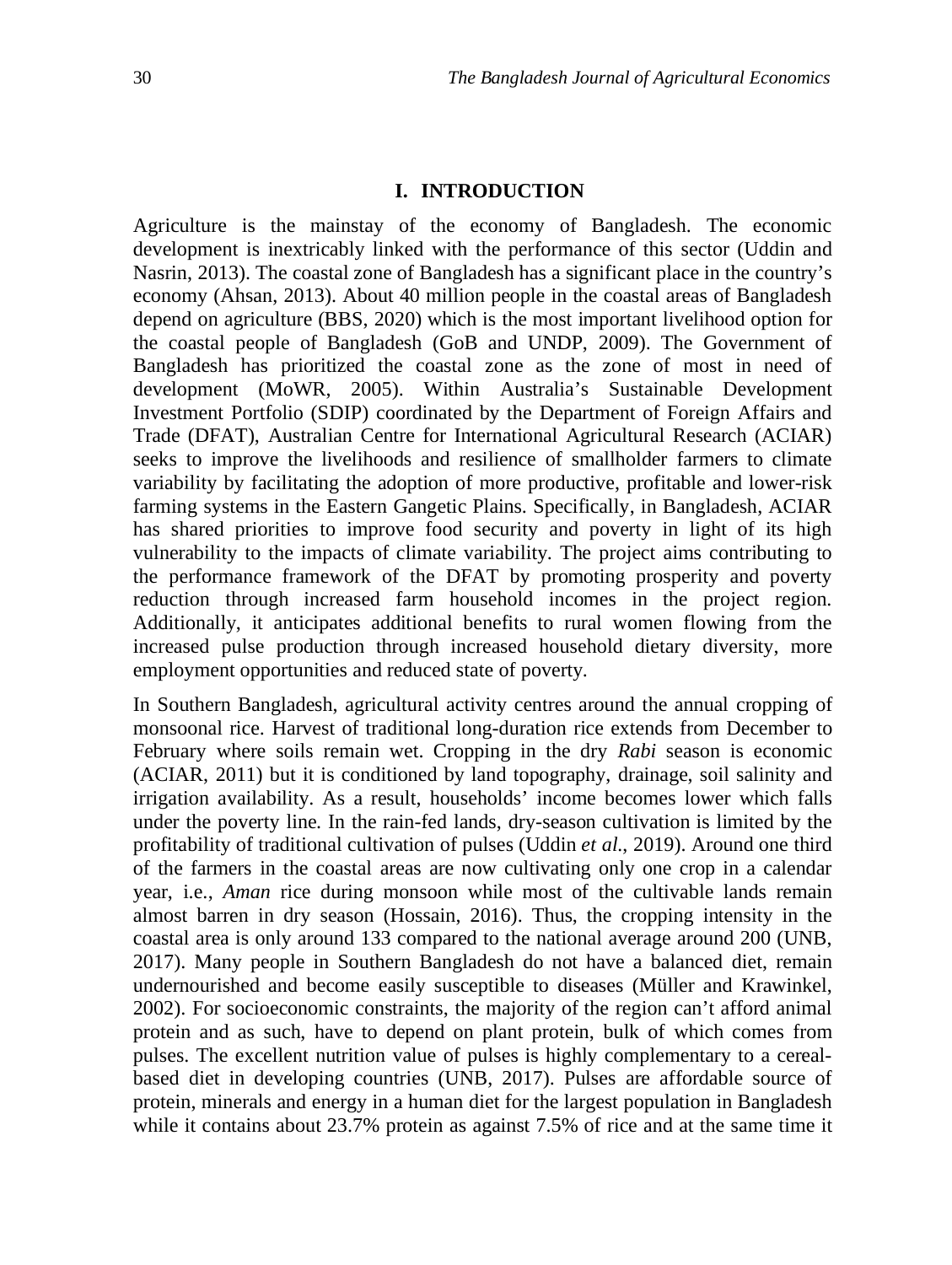also contains amino acid lysine which is in short supply in food grains (Coles *et al.*, 2016; Rebello *et al.*, 2014).

The target of the project is that smallholder livelihoods in Southern Bangladesh are improved through increased dry-season cropping productivity and profitability through the replacement of rice fallows with pulses. The farm households would also have a higher disposable income as a consequence of adopting new profitable cropping practices in pulses and expanding their cropped areas of pulses. Such measures can provide a steppingstone out of poverty by generating a small capital surplus that can be used to send children to school and/or allowing access to better health care. In the dry season when seasonal male out-migration is most pronounced in the coastal districts of Bangladesh, farm activities are commonly managed and led by women. Hence, it is plausible that the gain from higher productivity and increased farm income will mostly be realized by women farmers by enhancing women's empowerment through greater access to income and thus higher decision-making power. Further, the availability of an additional crop will enhance nutritional security by increasing access to a high protein diet and greater dietary diversity especially of women and children who commonly suffer from malnutrition (Pandey *et al.*, 2016; Sibhatu *et al.*, 2015).

The importance of this modality has been portrayed in a good number of literatures. A modest effort has been made here to appraise the previous research studies which are as follows: Uddin *et al.* (2019) examined the livelihood status of farm households in Southern Bangladesh and revealed that the farm households in saline areas were more prone to poverty than the farm households in non-saline areas; Hasan *et al.* (2018) investigated the impact of Climate-Smart Agriculture (CSA) adoption on the food security of coastal farmers in Southern Bangladesh and found that adoption of CSA practices was positively associated with households' food security in terms of per capita annual food expenditure; Hossain and Majumder (2018) constructed a review on impact of climate change on agricultural production and food security in coastal regions of Bangladesh and found that existing gender-poverty nexus along with socioeconomic and political aspects made women more endangered to climate vulnerability and food security; Nahar and Hamid (2016) made an attempt to examine the impact of soil salinisation on paddy production in Khulna and Bagerhat districts of Bangladesh and concluded that salinity had an adverse impact on paddy production that reduced paddy yield as well as profit margin of the paddy farmers; Ahmed and Haider (2014) quantified the impact of salinity on rice production in the South-West region of Bangladesh and found that *kharif* was the dominant crop season in that region; and Shoaib (2013) conducted a study of major cropping patterns and crops in saline areas of Bangladesh and found that land type, soil texture, soil and water salinity, and water recession regulated the cropping intensity in the coastal zone of Bangladesh.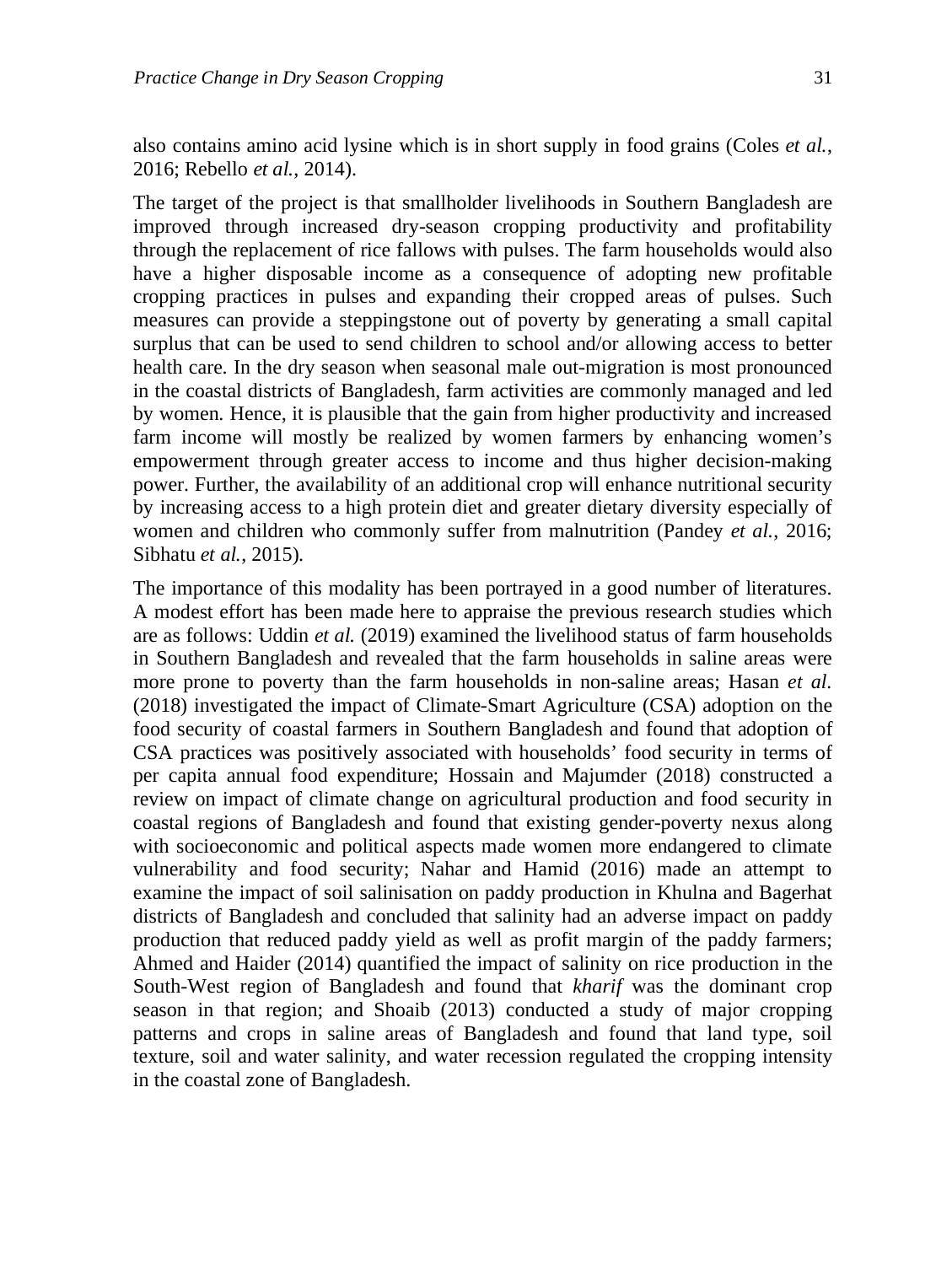It is evident that most of the studies dealt with the impact of climate change on either farmers' cropping system or their livelihood, especially food security status and the severity of salinity in the Southern areas of Bangladesh. But there is a lack of study that assessed the farming practices and profitability of farm enterprises, employment opportunities, food security issue and overall poverty situation of farmers particularly in the non-saline Southern areas of Bangladesh. In light of this research gap, the objectives of this end-line study were to assess the practice changes (i.e., before-after situation) on the following issues after the ACIAR project intervention adopted by the farmers: i) agronomic practice changes; ii) crop diversification and profitability; iii) women empowerment; and iv) food security and livelihood of non-saline areas' farmers.

# **II. MATERIALS AND METHODS**

# **Study areas, sample selection and data collection**

The end-line study was conducted at four upazilas under four districts of non-saline areas in Southern Bangladesh which were: Patuakhali, Barisal, Jhalokathi, and Barguna. Two categories of farmers were targeted for investigation which were: focal farmers (farmers receiving technical and logistic support from the project and having regular contact with project staff) and control farmers (farmers receiving no training and technical support from the project). A total of 240 farmers (i.e., 120 focal and 120 control) was surveyed during the period of 2020-21 with the help of personnel from Bangladesh Agricultural Research Institute (BARI) and Department of Agriculture Extension, Bangladesh (DAE) for primary data collection using a structured questionnaire following the stratified random sampling technique. Different books, publications, published and unpublished documents of the Government of Bangladesh (GoB), etc. were also considered as the sources of secondary data and information to accomplish the study.

## **Intervention under the project**

To improve smallholder incomes in Southern Bangladesh through improved productivity and profitability of dry-season cropping of non-saline land, a limited amount of input support in the form of both cash and kind (i.e., seeds/planting materials, fertilizers, pesticides, care and management, field demonstrations, etc.) was provided to the selected focal farmers at free of cost. Necessary technical advices were provided by the research team and local extension agents; and the Principal Investigator, Co-investigator and Research Assistant monitored the implementation of practice change time to time in the farmers' fields.

## **Data analysis**

For analyzing the end-line data, a combination of descriptive statistics (i.e., sum, averages and percentages), mathematical and statistical techniques were used to achieve the objectives.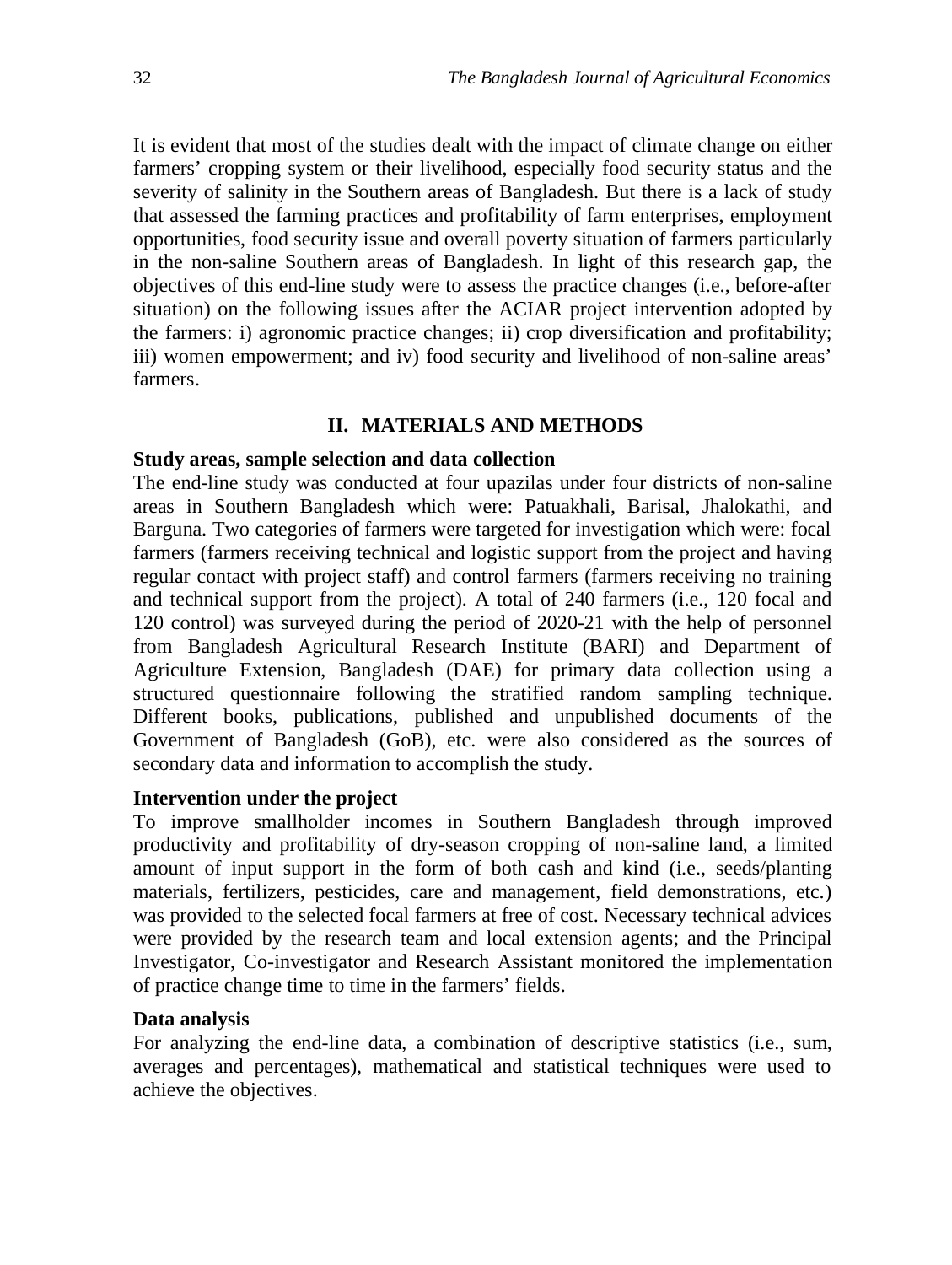#### *Simpson's index of cropping diversity*

To measure the change in diversification of crop production, Simpson's index of diversity was used as follows (Basavaraj *et al.*, 2016):

$$
SI_C=1-\sum{(\frac{a_i}{A})}^2
$$

Where,  $SL_C =$  Simpson's crop diversification index value;  $a_i =$  Area devoted to a particular crop in a given year; and  $A =$  total annual cultivated area (equal to the sum of all cropped areas in each season).

The value of  $SL<sub>C</sub>$  ranged between 0 and 1, where,  $SL<sub>C</sub> = 1$  represented infinite diversity and  $SLC = 0$  represented no diversity.

# *Partial budget analysis*

Partial budget analysis was used to compare the costs and benefits of the on-going farming practice situation and alternative crop production as a means of project intervention, rather than comparing the crop profitability of focal and control farmers. The following mathematical expression was used for partial budgeting of alternative crops (Tigner, 2006):

| Debits:   | Revenue forgone for not                                                                          |     | Gross return from rice crop production   |
|-----------|--------------------------------------------------------------------------------------------------|-----|------------------------------------------|
|           | cultivating rice crops                                                                           | $=$ | after project intervention               |
|           | Additional cost for pulses                                                                       |     | Total cost of pulse production after     |
|           | production                                                                                       |     | project intervention                     |
| Credits:  | Additional revenue<br>for                                                                        |     | Gross return from pulse production       |
|           | pulses production                                                                                | $=$ | after project intervention               |
|           | saved for<br>Cost<br>not                                                                         |     | Total cost of rice crop production after |
|           | cultivating rice crops                                                                           |     | project intervention                     |
| Decision: | $Credit > Debit = Increase in net return; Profit$                                                |     |                                          |
|           | Credit <debit =="" decrease="" in="" loss<="" net="" return;="" td=""><td></td><td></td></debit> |     |                                          |

### *Women's empowerment index*

The women's empowerment index (WEI) was used to measure development in the multi-dimensional aspects of women's empowerment (THP, 2014) by aggregating results across five key domains (i.e., agency, income, leadership, resources and time). WEI was composed of two parts: i) women's achievement ratio (WAR), and ii) gender parity ratio (GPR). The WEI was scored out of a total of 100 possible points with each domain counting for up to 20 points. THP (2014) had set a threshold score of 80 points as a mark of an adequate level of empowerment. The overall WEI was constructed by calculating the sum of 11 indicators' weighted WAR and GPR as follows:

$$
WEI = \sum_{i=1}^{11} [(0.6 \times WAR + 0.4 \times GPR) \times Weight]
$$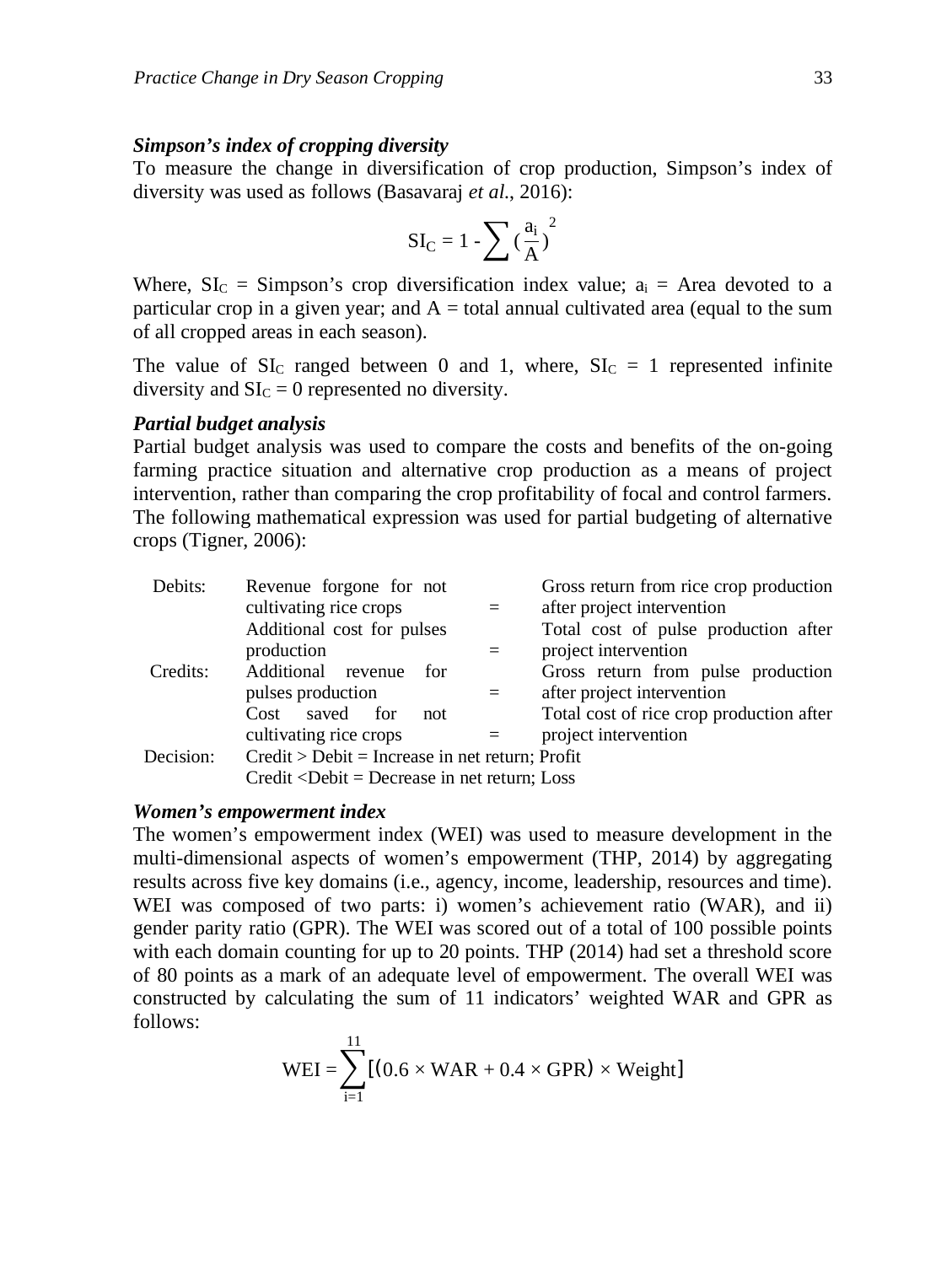Where,  $WEI = Women'sempowerment index; WAR = Women's achievement ratio;$ and GPR = Gender parity ratio.

# *Measurement of food security*

To identify the impact of intervention on farm households' food security, households' dietary diversity and food group consumption frequency score (FGFS) was calculated. Households' dietary diversity was measured on the basis of the number of food groups consumed within the daily, weekly and monthly period of recall from the total of 17 food groups. FGFS for different food categories was calculated using the consumption frequency scores (Table 1) (adopted from Saaka and Osman, 2013). This composite index of dietary diversity takes into account food frequency and it varied from a minimum of 0 to a maximum of 34. The households were classified into two categories: food insecure (if FGFS  $\langle 17 \rangle$  and food secure (if FGFS  $\geq 17$ ). The cutoff of 17 was chosen because that was the mean FGFS in this study.

| Food categories                                                | Consumption frequency               | Score |
|----------------------------------------------------------------|-------------------------------------|-------|
| Highly consumed                                                | Not consumed during a whole day     | 0     |
| (rice/wheat, pulses, vegetables, leafy                         | Consumed once a day                 |       |
| vegetables, tea/coffee)                                        | Consumed at least twice a day       | 2     |
| Moderately consumed                                            | Not consumed during a week          |       |
| (fish, chicken meat, mutton/beef                               | Consumed 1-3 times per week         |       |
| meat, eggs, milk, spicy fast food,<br>confectionery fast food) | Consumed at least 4 times per week  | 2     |
| Less consumed                                                  | Not consumed during a month         | 0     |
| (fruits, sweets/curd, juice/ice                                | Consumed 1-2 times per month        |       |
| cream/chocolate, cake/cookies,<br>honey/butter)                | Consumed at least 3 times per month |       |

### **Table 1. Food consumption frequency scores**

#### *German correlation sensitive poverty index*

The German correlation sensitive poverty index (GCSPI) is an index designed to measure the intensity of poverty as a mode of livelihood status (Rippin, 2016). It comprises six equally weighted poverty dimensions; health (weighted indicators: health condition and health impairments), education (weighted indicators: schooling and graduation), employment (weighted indicators: activity status, minimum wage and time poverty), housing (weighted indicators: housing condition, amenities and living space), mobility (weighted indicators: transport and crime) and income (weighted indicator: households' monthly income). The following formula was used to address the intensity of poverty of focal and control farm households:

Intensity of poverty =  $\Sigma d(w) \times 100$ 

Where,  $d =$  Households deprived of the indicators; and  $w =$  Weighted score of the indicators.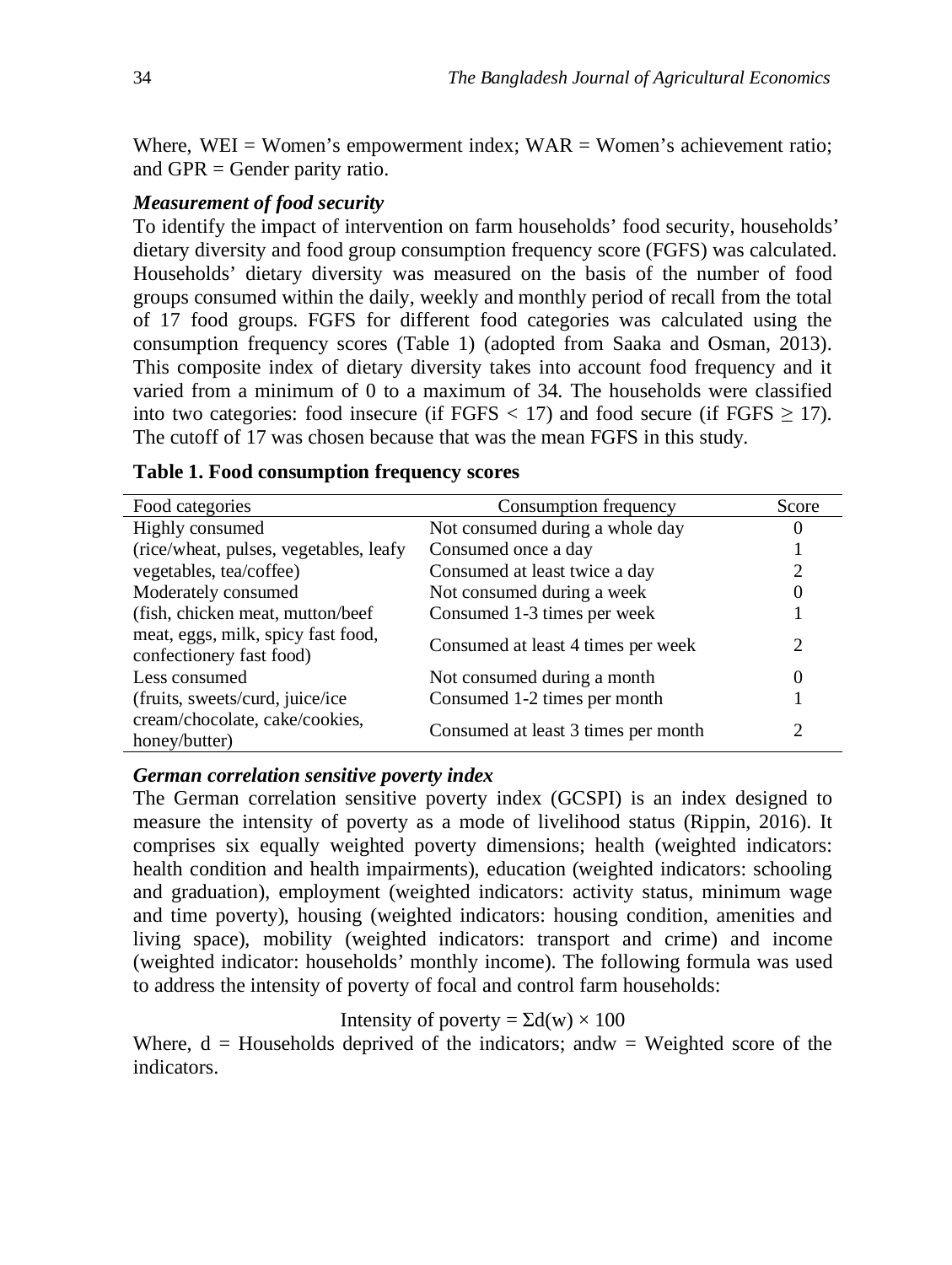## **III. RESULTS AND DISCUSSION**

### **Major agronomic and cropping practices**

The change in farmers' agronomic and cropping practices at the end-line period in the non-saline areas after adopting the project intervention is demonstrated in Table 2. It was found that the majority of the farmers followed the cropping patterns of Fallow – *Aman* rice – Pulses, *Aus* rice – *Aman* rice – Fallow and *Aus* rice – *Aman* rice – Pulses which remained same before and after the project intervention. Rather, the percentage of focal farmers cultivating pulse crops increased compared to control farmers after adopting the project intervention (particularly, mungbean in Patuakhali and Jhalokathi, grasspea in Barisal, and cowpea in Barguna). The farmers stated that the field remained wet even after the harvest of *Aman* rice, which hindered pulses and *Rabi* crop production. Shahidullah *et al.* (2006) stated that only a single cropping pattern of single Fallow – Fallow – T. *Aman* rice occupied 35% of total cropped area in the Southeast coastal region of Bangladesh.

After the project intervention available, all focal farmers were provided with appropriate knowledge through field demonstration on adopting improved crop varieties and seed density control, which helped them to increase their monetary income at the end-line period through enhanced crop productivity. This situation was similar to the discussion by Garbero *et al.* (2018) where the authors highlighted that adopting improved crop varieties could help increasing income by 35%, increasing expenditure by 14%and reducing poverty by 4% in rural areas globally. Nearly fourfifth of focal farmers also responded that their fertilizer and insecticide use was increased efficiency at the end-line period because of applying these energy inputs at the appropriate time. Nevertheless, Kumar *et al.* (2020) recommended to use nanofertilizers (e.g., nano-nitrogen, nano-copper and nano-zinc) at the right time with the optimum application rate for increasing the yield of dry season crops as well as minimizing the nutrient footprint induced by the loss from the applied fertilizers during the food production process (Dhar *et al.*, 2021).

### **Analysis of crop diversification**

Different types of crops were produced by the farmers in the study areas like rice crops (*Aus*, *Aman* and *Boro*), cash crops (jute, cotton, etc.), vegetables (potato, sweet potato, bean, tomato, cabbage, cauliflower, etc.), spices (onion, garlic, chili, etc.), pulses (mungbean, grasspea, cowpea, lentil, etc.) and other crops (wheat, maize, etc.). It is evident from Table 3 that cropping diversity, varied by a great extent from low to moderate based on the agronomic seasons, the reason of which was the amount of land used to grow different seasonal crops. Before adopting project intervention, the level of crop diversification was similar for both focal and control farmers (average  $SL<sub>C</sub> = 0.4$ ). Though the average cropping diversity of focal farmers was increased slightly after the project intervention, it was on medium level for both categories of farmers (with an average  $SL<sub>C</sub>$  of 0.5 and 0.4 for focal and control farmers, respectively) at the end-line period. On an average, before adopting the project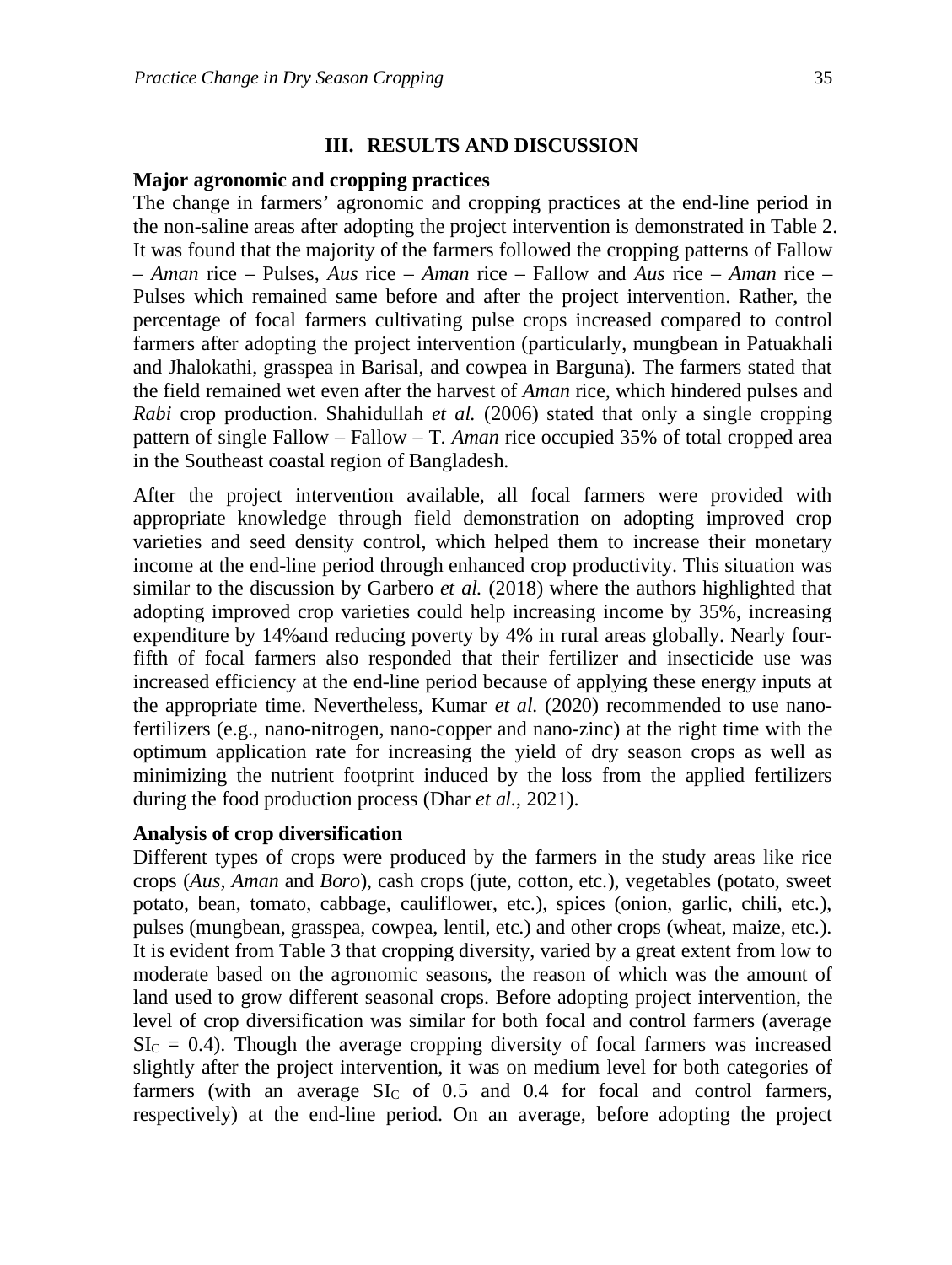intervention, 71.2 and 73.8 percent of total cropped area of focal and control farmers were found to be under pulses production.

| Study          | Particulars                                              | Focal farmers |       | Control farmers |         |
|----------------|----------------------------------------------------------|---------------|-------|-----------------|---------|
| areas          |                                                          | Before        | After | Before          | After   |
|                | Major<br>$Fallow - Aman$ rice – Mungbean                 | 69.5          | 81.7  | 63.0            | 65.0    |
|                | cropping<br>Aus rice – Aman rice – Fallow                | 25.0          | 10.3  | 32.3            | 30.5    |
|                | Aus rice $-A$ <i>man</i> rice $-M$ ungbean<br>patterns   | 5.5           | 8.0   | 4.7             | 4.5     |
|                | Cropping<br>Monocropping                                 | 100.0         | 92.3  | 100.0           | 100.0   |
|                | Mixed/Relay cropping<br>systems                          | 0.0           | 7.7   | 0.0             | 0.0     |
| Patuakhali     | Sowing<br>Broadcasting                                   | 100.0         | 66.5  | 100.0           | 100.0   |
|                | methods<br>Line sowing                                   | 0.0           | 33.5  | 0.0             | 0.0     |
|                | Adoption of improved variety and seed density<br>control | 0.0           | 100.0 | 0.0             | 5.0     |
|                | Timely application of fertilizer and insecticide         | 10.0          | 80.0  | 9.0             | 12.0    |
|                | Major<br>Aus rice $-A$ <i>man</i> rice $-G$ rasspea      | 34.5          | 48.5  | 49.0            | 52.2    |
|                | cropping<br>Fallow – Aman rice – Boro rice               | 30.3          | 21.0  | 38.4            | 40.2    |
|                | patterns<br>Fallow - Aman rice - Mungbean                | 35.2          | 30.5  | 12.6            | 7.6     |
|                | Cropping<br>Monocropping                                 | 72.3          | 22.5  | 83.6            | 75.0    |
|                | systems<br>Relay cropping                                | 28.7          | 77.5  | 16.4            | 25.0    |
| <b>Barisal</b> | Sowing<br><b>Broadcasting</b>                            | 100.0         | 100.0 | 100.0           | 100.0   |
|                | methods<br>Line sowing                                   | 0.0           | 0.0   | 0.0             | 0.0     |
|                | Adoption of improved variety and seed density<br>control | 0.0           | 100.0 | 0.0             | 5.0     |
|                | Timely application of fertilizer and insecticide         | 10.0          | 80.0  | 6.0             | $8.0\,$ |
|                | Major<br>Fallow – Aman rice – Mungbean                   | 48.3          | 76.3  | 42.5            | 45.3    |
|                | cropping<br>Fallow – Aman rice – Boro rice               | 37.6          | 10.0  | 39.1            | 34.0    |
|                | patterns<br>Aus rice -Aman rice-Mungbean                 | 14.1          | 13.7  | 18.4            | 20.7    |
|                | Cropping<br>Monocropping                                 | 100.0         | 96.0  | 100.0           | 100.0   |
|                | systems<br>Mixed/Relay cropping                          | 0.0           | 4.0   | 0.0             | 0.0     |
| Jhalokathi     | Sowing<br><b>Broadcasting</b>                            | 100.0         | 76.4  | 100.0           | 100.0   |
|                | methods<br>Line sowing                                   | 0.0           | 23.6  | 0.0             | 0.0     |
|                | Adoption of improved variety and seed density<br>control | 0.0           | 100.0 | 0.0             | 4.0     |
|                | Timely application of fertilizer and insecticide         | 10.0          | 80.0  | 4.0             | 6.0     |
|                | Fallow - Aman rice - Cowpea<br>Major                     | 43.6          | 72.8  | 25.2            | 18.7    |
|                | Fallow – Aman rice – Boro rice<br>cropping               | 35.3          | 13.7  | 30.0            | 27.3    |
|                | Aus rice - Aman rice - Mungbean<br>patterns              | 21.1          | 13.5  | 44.8            | 54.0    |
|                | Cropping<br>Monocropping                                 | 100.0         | 98,0  | 100.0           | 100.0   |
|                | Mixed/Relay cropping<br>systems                          | 0.0           | 2.0   | 0.0             | 0.0     |
| Barguna        | Sowing<br><b>Broadcasting</b>                            | 100.0         | 100.0 | 100.0           | 100.0   |
|                | methods<br>Line sowing                                   | 0.0           | 7.0   | 0.0             | 0.0     |
|                | Adoption of improved variety and seed density            | 0.0           | 100.0 | 0.0             | 0.0     |
|                | control                                                  |               |       |                 |         |
|                | Timely application of fertilizer and insecticide         | 10.0          | 80.0  | 0.0             | 5.0     |

**Table 2. Major agronomic and cropping practices (% of farmers responded)** 

Source: Field Survey, 2020-21.

After adopting the project intervention, the cropped area covered by pulses production for focal farmers was increased to 80.9% but it remained almost unchanged for control farmers. By analyzing division wise crop diversification in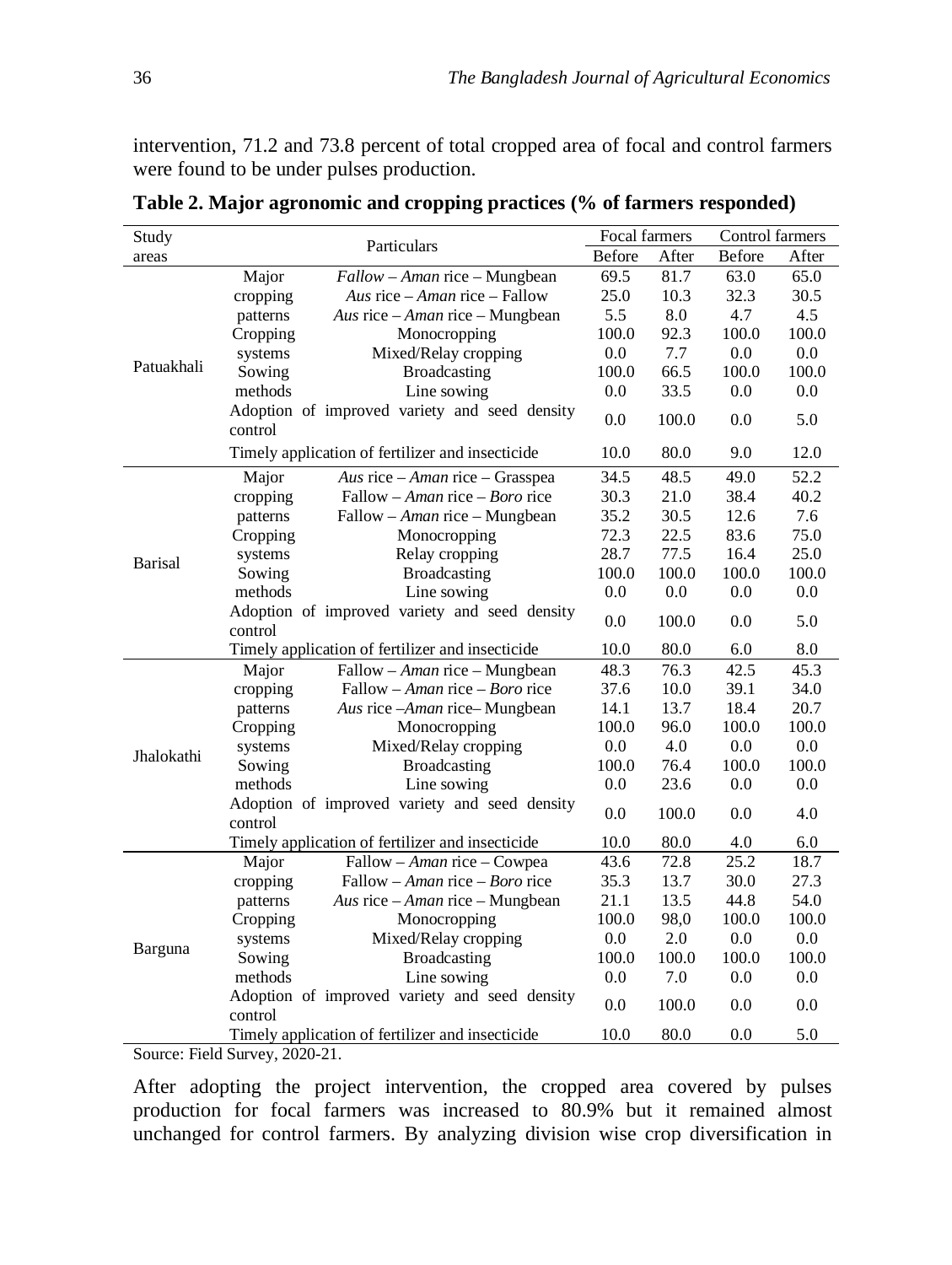Bangladesh, Islam and Hossain (n.d.) found the highest magnitude of crop diversification (0.5) in Rajshahi division and the lowest magnitude of crop diversification (0.2) in Sylhet division.

|                        |                      |               |               | Area under crop production (ha)      |      |                          |                            |                          |                 |                            |
|------------------------|----------------------|---------------|---------------|--------------------------------------|------|--------------------------|----------------------------|--------------------------|-----------------|----------------------------|
| Farmers'<br>categories | Agronomic<br>seasons | Rice<br>crops | Cash<br>crops | Vegetables Spices                    |      |                          | Pulse Other<br>crops crops | Total<br>cropped<br>area | SL <sub>C</sub> | Average<br>SI <sub>C</sub> |
|                        |                      |               |               | Before adopting project intervention |      |                          |                            |                          |                 |                            |
| Focal                  | Kharif-I             | 0.20          | 0.35          | 0.06                                 | 0.03 |                          | 0.02                       | 0.66                     | 0.6             |                            |
| farmers                | Kharif-II            | 0.58          | 0.02          | 0.03                                 | 0.01 |                          | 0.02                       | 0.66                     | 0.2             | 0.4                        |
|                        | Rabi                 | 0.09          | 0.02          | 0.03                                 | 0.02 | 0.47                     | 0.03                       | 0.66                     | 0.5             |                            |
| Control                | Kharif-I             | 0.17          | 0.33          | 0.05                                 | 0.04 |                          | 0.02                       | 0.61                     | 0.6             |                            |
| farmers                | Kharif-II            | 0.51          | 0.02          | 0.03                                 | 0.03 | $\overline{\phantom{a}}$ | 0.02                       | 0.61                     | 0.3             | 0.4                        |
|                        | Rabi                 | 0.05          | 0.01          | 0.04                                 | 0.02 | 0.45                     | 0.04                       | 0.61                     | 0.4             |                            |
|                        |                      |               |               | After adopting project intervention  |      |                          |                            |                          |                 |                            |
| Focal                  | Kharif-I             | 0.15          | 0.40          | 0.06                                 | 0.04 |                          | 0.03                       | 0.68                     | 0.6             |                            |
|                        | Kharif-II            | 0.49          | 0.05          | 0.09                                 | 0.02 |                          | 0.03                       | 0.68                     | 0.5             | 0.5                        |
| farmers                | Rabi                 | 0.06          | 0.01          | 0.02                                 | 0.01 | 0.55                     | 0.03                       | 0.68                     | 0.3             |                            |
| Control                | Kharif-I             | 0.17          | 0.33          | 0.05                                 | 0.04 | ٠                        | 0.02                       | 0.61                     | 0.6             |                            |
|                        | Kharif-II            | 0.51          | 0.02          | 0.03                                 | 0.03 | $\overline{\phantom{a}}$ | 0.02                       | 0.61                     | 0.3             | 0.4                        |
| farmers                | Rabi                 | 0.05          | 0.01          | 0.04                                 | 0.02 | 0.45                     | 0.04                       | 0.61                     | 0.4             |                            |

**Table 3. Simpson's crop diversification index** 

Source: Authors' Estimation, 2020-21.

# **Comparative profitability of rice crops and pulses**

To assess the comparative profitability of producing rice crops and pulses for both focal and control farmers, partial budget analysis was used which is portrayed in Table 4. Based on the profitability analysis which affirmed focal farmers to be more profitable than control farmers in crop production after receiving the project intervention (Table A1), it was found that on an average, change in net return was Tk. 897 and Tk. 2458 per hectare for rice crops with pulses for focal and control farmers, respectively at the end-line period. Revenue from pulses production was much higher than rice farming for both focal and control farmers. If the focal and control farmers would replace rice crops production with pulses cultivation, they could obtain additional Tk. 897 and Tk. 2458, respectively from the same one hectare of land. So, it is evident from the partial budget analysis that farmers who produced pulses were more profit earners than those who cultivated rice crops. Kumar and Bourai (2012) found the similar result where the authors stated that pulse production was 13.0% more profitable than rice cultivation in Uttarakhand, India.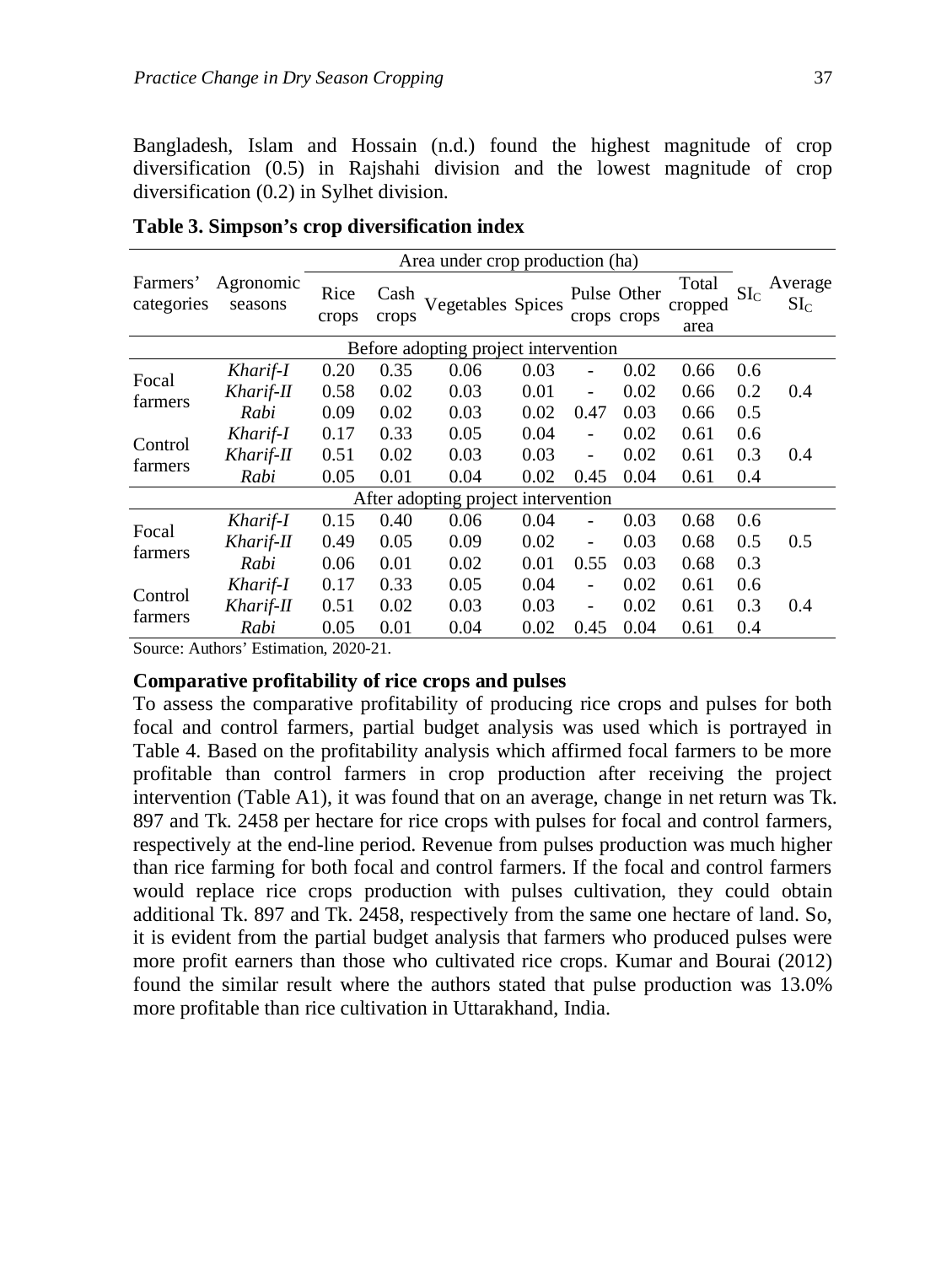| Farmers'<br>categories | Debit                                                                                                                        |                                | Credit                                                                                                             |                             | Change in<br>net return |
|------------------------|------------------------------------------------------------------------------------------------------------------------------|--------------------------------|--------------------------------------------------------------------------------------------------------------------|-----------------------------|-------------------------|
|                        | Particulars                                                                                                                  | Rice<br>crop<br>with<br>pulses | Particulars                                                                                                        | Rice<br>crop with<br>pulses |                         |
| Focal<br>farmers       | Additional cost for pulses<br>production/Total cost of<br>pulse production after<br>project intervention                     | 20019                          | Additional revenue for<br>pulses production/Gross<br>return from pulse<br>production after project<br>intervention | 39243                       | 897                     |
|                        | Revenue forgone for not<br>cultivating rice crops/Gross<br>return from rice crop<br>production after project<br>intervention | 88816                          | Cost saved for not<br>cultivating rice crops/Total<br>cost of rice crop production<br>after project intervention   | 70489                       |                         |
|                        | Total                                                                                                                        | 108835                         | Total                                                                                                              | 109732                      |                         |
|                        | Decision                                                                                                                     | Rice                           | Increase in net return; Profit                                                                                     |                             |                         |
|                        | Particulars                                                                                                                  | crop<br>with<br>pulses         | Particulars                                                                                                        | Rice<br>crop with<br>pulses |                         |
| Control<br>farmers     | Additional cost for pulses<br>production/Total cost of<br>pulse production after<br>project intervention                     | 22250                          | Additional revenue for<br>pulses production/Gross<br>return from pulse<br>production after project<br>intervention | 40718                       | 2458                    |
|                        | Revenue forgone for not<br>cultivating rice crops/Gross<br>return from rice crop<br>production after project<br>intervention | 88783                          | Cost saved for not<br>cultivating rice crops/Total<br>cost of rice crop production<br>after project intervention   | 72773                       |                         |
|                        | Total<br>Decision                                                                                                            | 111033                         | Total<br>Increase in net return; Profit                                                                            | 113491                      |                         |

**Table 4. Partial budgeting of rice crops with pulses (Tk./ha)** 

Source: Authors' Estimation, 2021.

#### **Evaluation of women empowerment status**

It is evident from Table 5 that the WEI score for focal and control farmers before the project intervention was 79.6 and 79.2, indicating low women empowerment for both categories of the farmers. But after the project intervention, the WEI score was estimated at 85.9 and 79.8, which confirmed that to some extent, women empowerment was increased at the end-line period by 7.9% and 0.8% for focal and control farmers, respectively. The empowered women were able to make decisions and exercise control over resources and were free to exercise the decisions without fear of repercussion. Moreover, they had the ability to benefit from economic activities, and enhanced access to markets and financial resources. In addition, they had the ability to participate in community activities, and were encouraged to speak in and for their communities. Furthermore, women and girls had access to the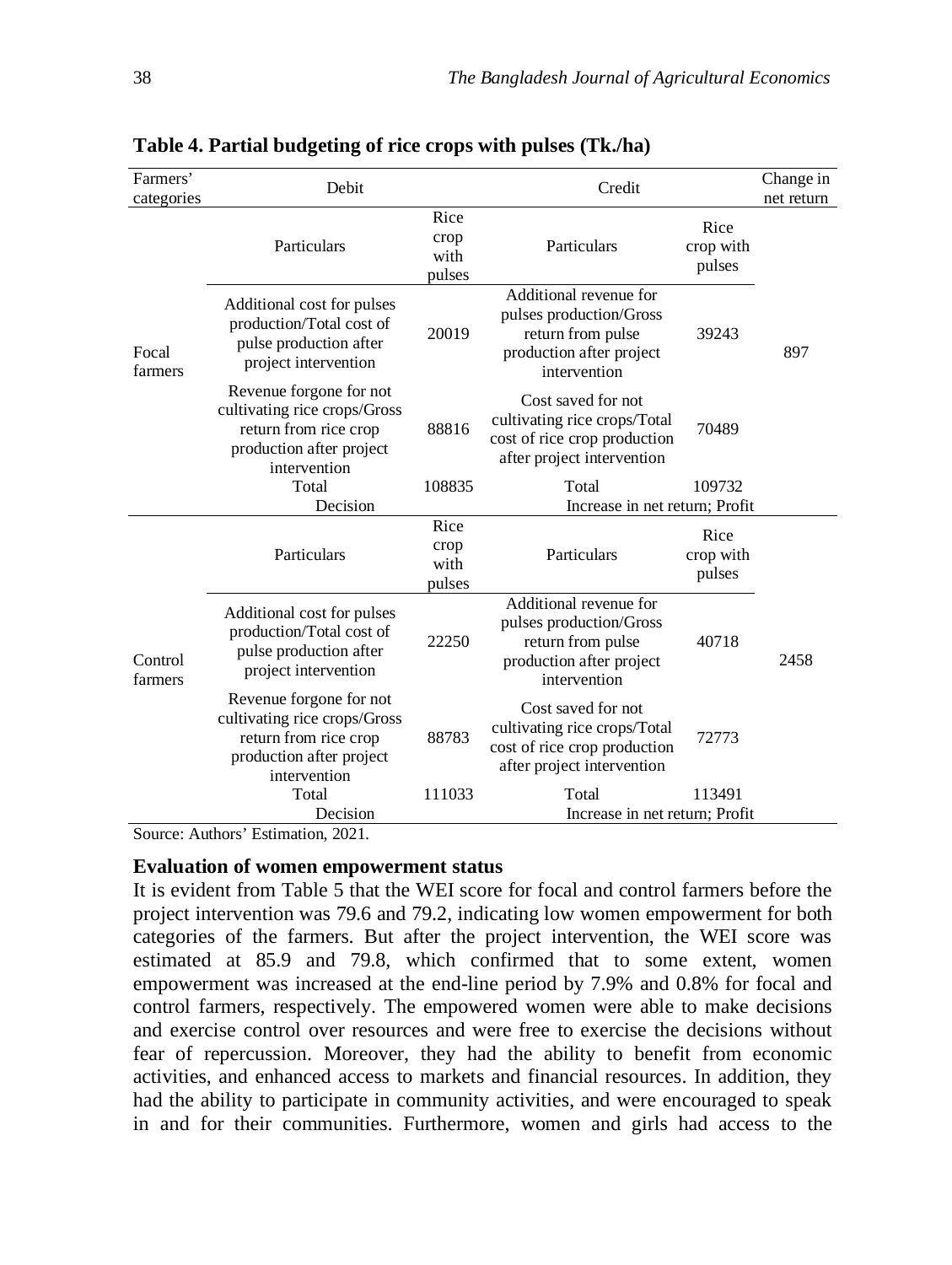resources and skills they needed to become equal participants in the society. Also, they were reducing domestic drudgery (i.e., time spent on hard, menial or dull work) freeing up time to pursue productive endeavours, education, childcare and leisure activities. The findings were supported by UNB (2018) where the study reported that Bangladesh hold the  $47<sup>th</sup>$  position among 144 countries in term of securing women empowerment based on the gender gap index (GGI) whereas India, Sri Lanka, Nepal, Bhutan and Pakistan remained at  $108<sup>th</sup>$ ,  $109<sup>th</sup>$ ,  $111<sup>th</sup>$ ,  $124<sup>th</sup>$  and  $143<sup>rd</sup>$  positions, respectively.

|            |                                                                                    | Wei            |                | Focal farmers |                     |              | Control farmers |                    |
|------------|------------------------------------------------------------------------------------|----------------|----------------|---------------|---------------------|--------------|-----------------|--------------------|
| Domains    | Indicators                                                                         | ght            | WAR            | <b>GPR</b>    | Indicat<br>or score | <b>WAR</b>   | <b>GPR</b>      | Indicator<br>score |
|            | Men and women jointly<br>share responsibility for<br>making community<br>decisions | $\overline{7}$ | 0.8<br>(0.9)   | 0.8<br>(0.9)  | 5.6<br>(6.3)        | 0.8<br>(0.8) | 0.7<br>(0.8)    | 5.3<br>(5.6)       |
| Agency     | Men and women jointly<br>share responsibility for<br>making household<br>decisions | 7              | 0.9<br>(0.9)   | 0.8<br>(0.8)  | 6.0<br>(6.0)        | 0.8<br>(0.9) | 0.9<br>(0.9)    | 5.9<br>(6.3)       |
|            | Perceptions on violence<br>against women                                           | 6              | 0.8<br>(0.9)   | 0.9<br>(0.9)  | 5.0<br>(5.4)        | 0.9<br>(0.9) | 0.9<br>(0.7)    | 5.4<br>(4.9)       |
| Income     | Owning and operating<br>business                                                   | 10             | 0.9<br>(0.9)   | 0.8<br>(0.9)  | 8.6<br>(9.0)        | 0.8<br>(0.8) | 0.8<br>(0.8)    | 8.0<br>(8.0)       |
|            | Access to financial<br>services                                                    | 10             | 0.8<br>(0.9)   | 0.8<br>(0.8)  | 8.0<br>(8.6)        | 0.9<br>(0.8) | 0.7<br>(0.9)    | 8.2<br>(8.4)       |
| Leadership | Membership in<br>community<br>organizations or groups                              | 10             | 0.7<br>(0.8)   | 0.6<br>(0.8)  | 6.6<br>(8.0)        | 0.7<br>(0.9) | 0.8<br>(0.8)    | 7.4<br>(8.6)       |
|            | Comfortable speaking<br>in public                                                  | 10             | 0.7<br>(0.9)   | 0.7<br>(0.9)  | 7.0<br>(9.0)        | 0.8<br>(0.8) | 0.7<br>(0.9)    | 7.6<br>(8.4)       |
| Resources  | Literacy rate                                                                      | 10             | 0.8<br>(0.9)   | 0.8<br>(0.8)  | 8.0<br>(8.6)        | 0.9<br>(0.7) | 0.8<br>(0.7)    | 8.6<br>(7.0)       |
|            | Minimum prenatal care<br>visits                                                    | 10             | 0.7<br>(0.8)   | 0.8<br>(0.8)  | 7.4<br>(8.0)        | 0.8<br>(0.8) | 0.7<br>(0.7)    | 7.6<br>(7.6)       |
|            | Time spent gathering<br>cooking fuel                                               | 10             | 0.8<br>(0.8)   | 0.9<br>(0.8)  | 8.4<br>(8.0)        | 0.7<br>(0.8) | 0.9<br>(0.7)    | 7.8<br>(7.6)       |
| Time       | Household division of<br>labour on domestic<br>drudgery tasks                      | 10             | 0.9<br>(0.9)   | 0.9<br>(0.9)  | 9.0<br>(9.0)        | 0.7<br>(0.7) | 0.8<br>(0.8)    | 7.4<br>(7.4)       |
| WEI score  |                                                                                    |                | 79.6<br>(85.9) |               |                     |              | 79.2<br>(79.8)  |                    |
| (%)        | Increase in women's empowerment                                                    |                | 7.9            |               |                     |              | 0.8             |                    |

### **Table 5. Women's empowerment index**

Source: Authors' Estimation, 2021.

Note: Values for WAR, GPR, indicator score and WEI score without and in the parentheses indicate the context before and after adopting the project intervention, respectively.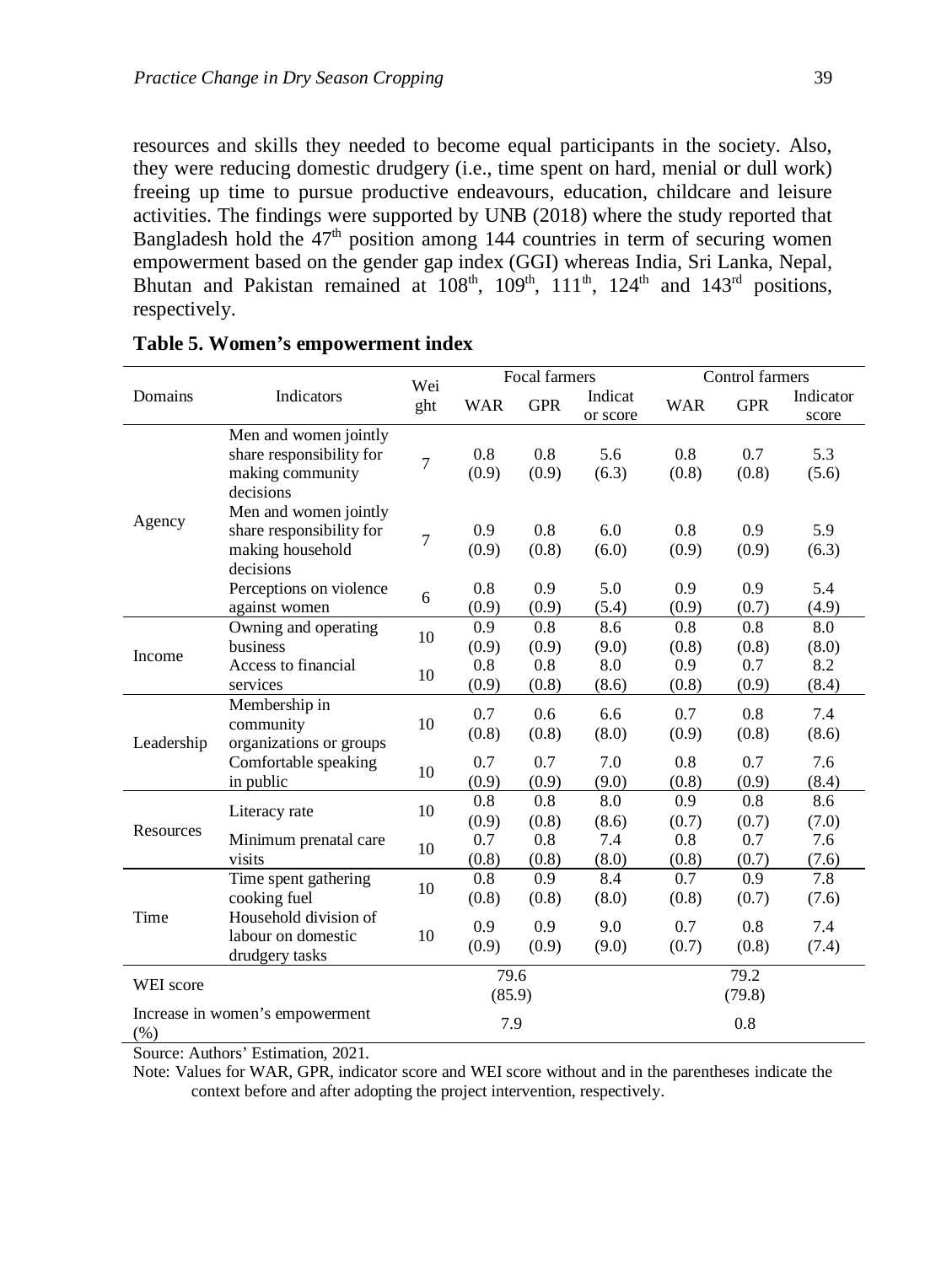## **Households' food security status**

Food security was estimated from the viewpoint of three perspectives, such as, availability of safe and nutritious food, access to food and utilization of food. Analyzing the dietary diversity for focal and control farm households, it was found that farm households of both categories had access to a varied range of foods in their daily, weekly or monthly meals, which were denoted as 'highly consumed', 'moderately consumed' and 'less consumed' foods, respectively. The study revealed that at the end-line period, more focal farm households compared to control farm households ensured a slight increase in the consumption of rice/wheat, leafy vegetables, fish, chicken meat, milk, fruits, sweets/curd, cake/cookies, etc. (Table 6). Though majority of both focal and control farm households were found to be more food secure at the end-line period than the baseline period on the basis of FGFS criteria, the extent was higher for the focal farm households compared to the control farm households (88.5% and 64.6% focal and control farm households, respectively) (Table 7). Relevant to this finding, Shams and Sohel (2016) reported that homestead/community-based cage fishing, cash grant and training on non-farm activities could be viable options to ensure food security of vulnerable people living in coastal areas of Bangladesh.

| Food                   |                  |           | Focal farm households |           |        | Control farm households |           |
|------------------------|------------------|-----------|-----------------------|-----------|--------|-------------------------|-----------|
| categories             | Food items       | $D_0$     | $D_1$                 | $D_2$     | $D_0$  | $D_1$                   | $D_2$     |
|                        | Rice/wheat       | 0.0       | 0.0                   | 100.0     | 0.0    | 0.0                     | 100.0     |
|                        |                  | (0.0)     | (0.0)                 | (100.0)   | (0.0)  | (0.0)                   | (100.0)   |
|                        | Pulses           | 5.9       | 32.8                  | 61.3      | 5.3    | 31.6                    | 63.1      |
|                        |                  | (3.1)     | (34.1)                | (62.8)    | (5.8)  | (30.4)                  | (63.8)    |
| <b>Highly</b>          |                  | 0.0       | 12.3                  | 87.7      | 0.0    | 13.2                    | 86.8      |
| consumed               | Vegetables       | (0.0)     | (10.3)                | (89.7)    | (0.0)  | (12.4)                  | (87.6)    |
|                        |                  | 16.4      | 75.0                  | 8.6       | 15.7   | 73.6                    | 10.7      |
|                        | Leafy vegetables | (12.7)    | (70.8)                | (16.5)    | (17.0) | (71.2)                  | (11.8)    |
|                        | Tea/coffee       | 10.5      | 16.2                  | 73.3      | 12.0   | 15.1                    | 72.9      |
|                        |                  | (8.5)     | (16.0)                | (75.5)    | (11.4) | (17.1)                  | (71.5)    |
| Food                   | Food items       |           | Focal farm households |           |        | Control farm households |           |
| categories             |                  | $\rm W_0$ | $W_1$                 | $\rm W_2$ | $W_0$  | $W_1$                   | $\rm W_2$ |
|                        | Fish             | 0.0       | 15.3                  | 84.7      | 0.0    | 17.5                    | 82.5      |
|                        |                  | (0.0)     | (11.2)                | (88.8)    | (0.0)  | (18.3)                  | (81.7)    |
|                        | Chicken meat     | 21.4      | 71.5                  | 7.1       | 20.8   | 70.6                    | 8.6       |
|                        |                  | (19.5)    | (68.2)                | (12.3)    | (19.5) | (71.7)                  | (8.8)     |
| Moderately<br>consumed | Mutton/beef meat | 63.9      | 35.0                  | 1.1       | 63.2   | 36.1                    | 0.7       |
|                        |                  | (58.0)    | (40.6)                | (1.4)     | (65.0) | (32.4)                  | (2.6)     |
|                        |                  | 0.0       | 68.0                  | 32.0      | 0.0    | 68.7                    | 31.3      |
|                        | Eggs             | (0.0)     | (72.3)                | (27.7)    | (0.0)  | (69.6)                  | (30.4)    |
|                        | Milk             | 9.2       | 32.7                  | 58.1      | 9.5    | 31.9                    | 58.6      |

**Table 6. Dietary frequency of foods consumed by farm households (% of responses)**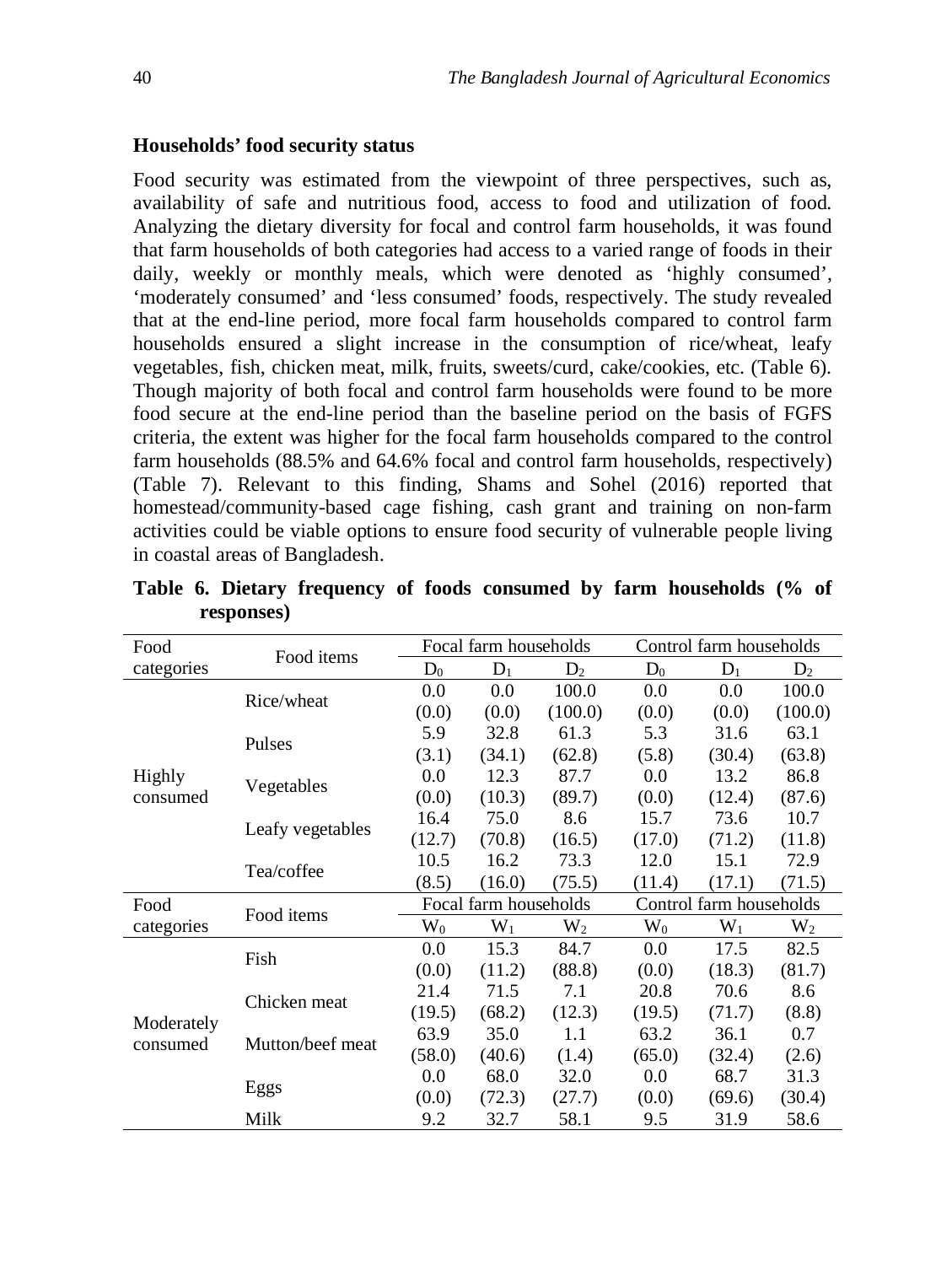| Food       | Food items         |                | Focal farm households |                |                | Control farm households |                |
|------------|--------------------|----------------|-----------------------|----------------|----------------|-------------------------|----------------|
| categories |                    | $D_0$          | $D_1$                 | $D_2$          | $D_0$          | $D_1$                   | $D_2$          |
|            |                    | (5.1)          | (40.9)                | (54.0)         | (8.0)          | (33.0)                  | (59.0)         |
|            |                    | 52.9           | 41.0                  | 6.1            | 51.8           | 41.7                    | 6.5            |
|            | Spicy fast food    | (49.8)         | (40.0)                | (10.2)         | (50.2)         | (41.0)                  | (8.8)          |
|            | Confectionery fast | 43.5           | 38.3                  | 18.2           | 44             | 39                      | 17.0           |
|            | food               | (42.8)         | (37.1)                | (20.1)         | (43.1)         | (40.3)                  | (16.6)         |
| Food       | Food items         |                | Focal farm households |                |                | Control farm households |                |
| categories |                    | $\mathrm{M}_0$ | $M_1$                 | M <sub>2</sub> | $\mathbf{M}_0$ | $M_1$                   | M <sub>2</sub> |
|            | Fruits             | 0.0            | 9.0                   | 91.0           | 0.0            | 8.9                     | 91.1           |
|            |                    | (0.0)          | (7.2)                 | (92.8)         | (0.0)          | (10.2)                  | (89.8)         |
|            | Sweets/curd        | 14.6           | 62.8                  | 22.6           | 15.2           | 61.7                    | 23.1           |
|            |                    | (17.2)         | (64.0)                | (18.8)         | (16.3)         | (62.7)                  | (21.0)         |
| Less       | Juice/ice cream/   | 32.1           | 36.7                  | 31.2           | 33.6           | 38.0                    | 28.4           |
| consumed   | chocolate          | (31.5)         | (38.2)                | (30.3)         | (31.0)         | (37.2)                  | (31.8)         |
|            | Cake/cookies       | 5.3            | 34.5                  | 60.2           | 5.9            | 34.1                    | 60.0           |
|            |                    | (8.3)          | (40.5)                | (51.2)         | (6.0)          | (35.0)                  | (59.0)         |
|            |                    | 73.3           | 12.4                  | 14.3           | 71.4           | 11.3                    | 17.3           |
|            | Honey/butter       | (70.3)         | (16.4)                | (13.3)         | (70.8)         | (13.2)                  | (16.0)         |

Source: Field Survey, 2020-21.

Note: D<sub>0</sub>, D<sub>1</sub> and D<sub>2</sub> indicate 'not consumed during a whole day', 'consumed once a day' and 'consumed at least twice a day';  $W_0$ ,  $W_1$  and  $W_2$  indicate 'not consumed during a week', 'consumed 1-3 times per week' and 'consumed at least 4 times per week'; and M<sub>0</sub>, M<sub>1</sub> and M<sub>2</sub> indicate 'not consumed during a month', 'consumed 1-2 times per month' and 'consumed at least 3 times per month', respectively.

Values without and in the parentheses indicate the context before and after adopting the project intervention.

#### **Table 7. Food security level of the farm households**

| <b>Particulars</b> | Criteria  | Focal farm households |       | Control farm households |       |
|--------------------|-----------|-----------------------|-------|-------------------------|-------|
|                    |           | <b>Before</b>         | After | <b>Before</b>           | After |
| Food insecure      | FGFS < 17 | 37 O                  | 11.5  | 36.3                    | 35.4  |
| Food secure        | FGFS > 17 | 63.0                  | 88.5  | 63.7                    | 64.6  |
|                    | .         |                       |       |                         |       |

Source: Authors' Estimation, 2020-21.

# **Farmers' state of poverty**

To evaluate the state of poverty of focal and control farm households, German correlation sensitive poverty index (GCSPI) was constructed on the basis of six poverty dimensions: health, education, employment, housing, mobility and income. The proportion of deprived focal and control farm households was 29.0 and 34.8 percent, respectively; and the proportion of privileged focal and control farm households was 71.0 and 65.2 percent, respectively (Table 8), The households were deprived or privileged based on all the indicators of a single dimension or at a combination of the indicators across dimensions. The reason for a better livelihood condition of focal farm households at the end-line period was that they could save money from crop production inputs (i.e., the inputs provided with by the project) and further employ it in other income generating activities. This result is quite similar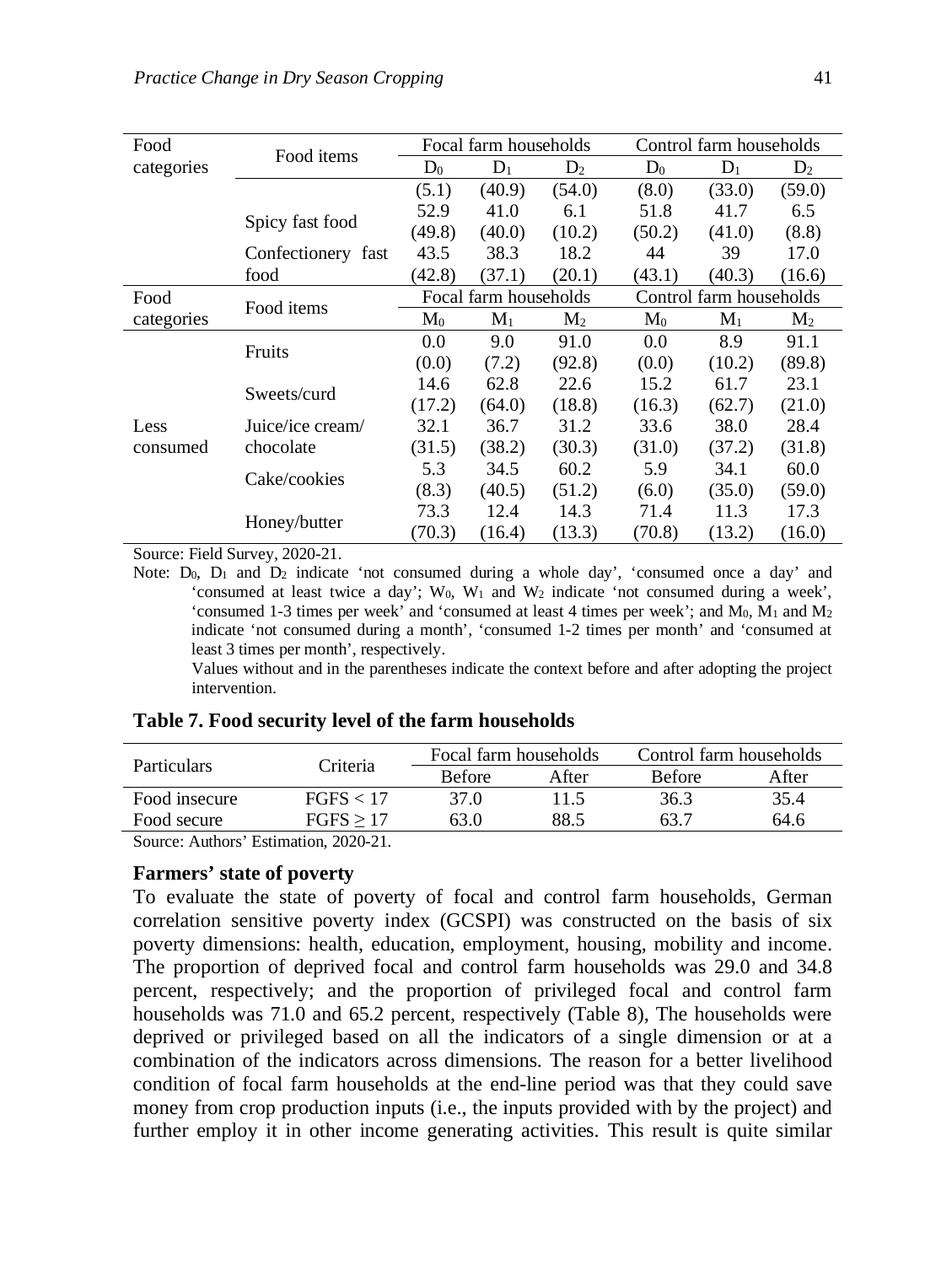with Uddin and Dhar (2018) where the authors observed improved livelihood circumstances of the government input supported farmers for *Aus* rice production compared to the non-supported farmers.

|                                                                           |                                    |            | Focal       |                                           | Control     |         |
|---------------------------------------------------------------------------|------------------------------------|------------|-------------|-------------------------------------------|-------------|---------|
|                                                                           |                                    |            | $(n = 120)$ |                                           | $(n = 120)$ |         |
| Indicators                                                                |                                    |            |             | No. of households deprived $(\sqrt{})$ or |             | Weights |
|                                                                           |                                    |            |             | privileged $(x)$ based on the indicators  |             |         |
|                                                                           |                                    |            | $\times$    |                                           | ×           |         |
|                                                                           |                                    | Health     |             |                                           |             |         |
| Subjective health condition, either<br>poor or bad                        |                                    | 44/120     | 76/120      | 54/120                                    | 66/120      | 1/12    |
| Lack of physical and mental health<br>condition due to health impairments |                                    | 18/120     | 102/120     | 16/120                                    | 104/120     | 1/12    |
|                                                                           |                                    | Education  |             |                                           |             |         |
| Less than nine years of schooling                                         |                                    | 66/120     | 54/120      | 82/120                                    | 38/120      | 1/12    |
| Neither graduation nor training<br>qualification                          |                                    | 90/120     | 30/120      | 108/120                                   | 12/120      | 1/12    |
|                                                                           |                                    | Employment |             |                                           |             |         |
| Unemployed status of activity                                             |                                    | 0/120      | 120/120     | 0/120                                     | 120/120     | $1/18$  |
| Working with below minimum wage                                           |                                    | 26/120     | 94/120      | 18/120                                    | 102/120     | 1/18    |
| Working hour at least eight hours                                         |                                    | 56/120     | 64/120      | 72/120                                    | 48/120      | 1/18    |
|                                                                           |                                    | Housing    |             |                                           |             |         |
| In urgent need of complete                                                |                                    |            |             |                                           |             |         |
| renovation to avoid the danger of                                         |                                    | 10/120     | 110/120     | 26/120                                    | 94/120      | 1/18    |
| breaking down                                                             |                                    |            |             |                                           |             |         |
| Lack of comfortable amenities                                             |                                    | 88/120     | 32/120      | 112/120                                   | 8/120       | 1/18    |
| Living space below minimum                                                |                                    | 20/120     | 100/120     | 34/120                                    | 86/120      | 1/18    |
| requirement (45 sq. metre)                                                |                                    |            |             |                                           |             |         |
|                                                                           |                                    | Mobility   |             |                                           |             |         |
| No personal vehicle available and                                         |                                    |            |             |                                           |             |         |
| public transport more than 20                                             |                                    | 40/120     | 80/120      | 34/120                                    | 86/120      | 1/12    |
| minutes away                                                              |                                    |            |             |                                           |             |         |
| Insecure or dangerous                                                     |                                    | 12/120     | 108/120     | 0/120                                     | 120/120     | 1/12    |
| neighbourhood                                                             |                                    |            |             |                                           |             |         |
|                                                                           |                                    | Income     |             |                                           |             |         |
| Monthly household income below<br>breadline (Tk. 11479)                   |                                    | 6/120      | 114/120     | 16/120                                    | 104/120     | 1/6     |
| Score of the households                                                   |                                    | 0.290      | 0.710       | 0.348                                     | 0.652       |         |
| Intensity of poverty                                                      | Deprived $(\forall)$<br>households |            | 29.0        |                                           | 34.8        |         |
| (% )                                                                      | Privileged $(x)$<br>households     |            | 71.0        |                                           | 65.2        |         |

| Table 8. German correlation sensitive poverty index |
|-----------------------------------------------------|
|-----------------------------------------------------|

Source: Authors' Estimation, 2020-21 and HIES, 2016.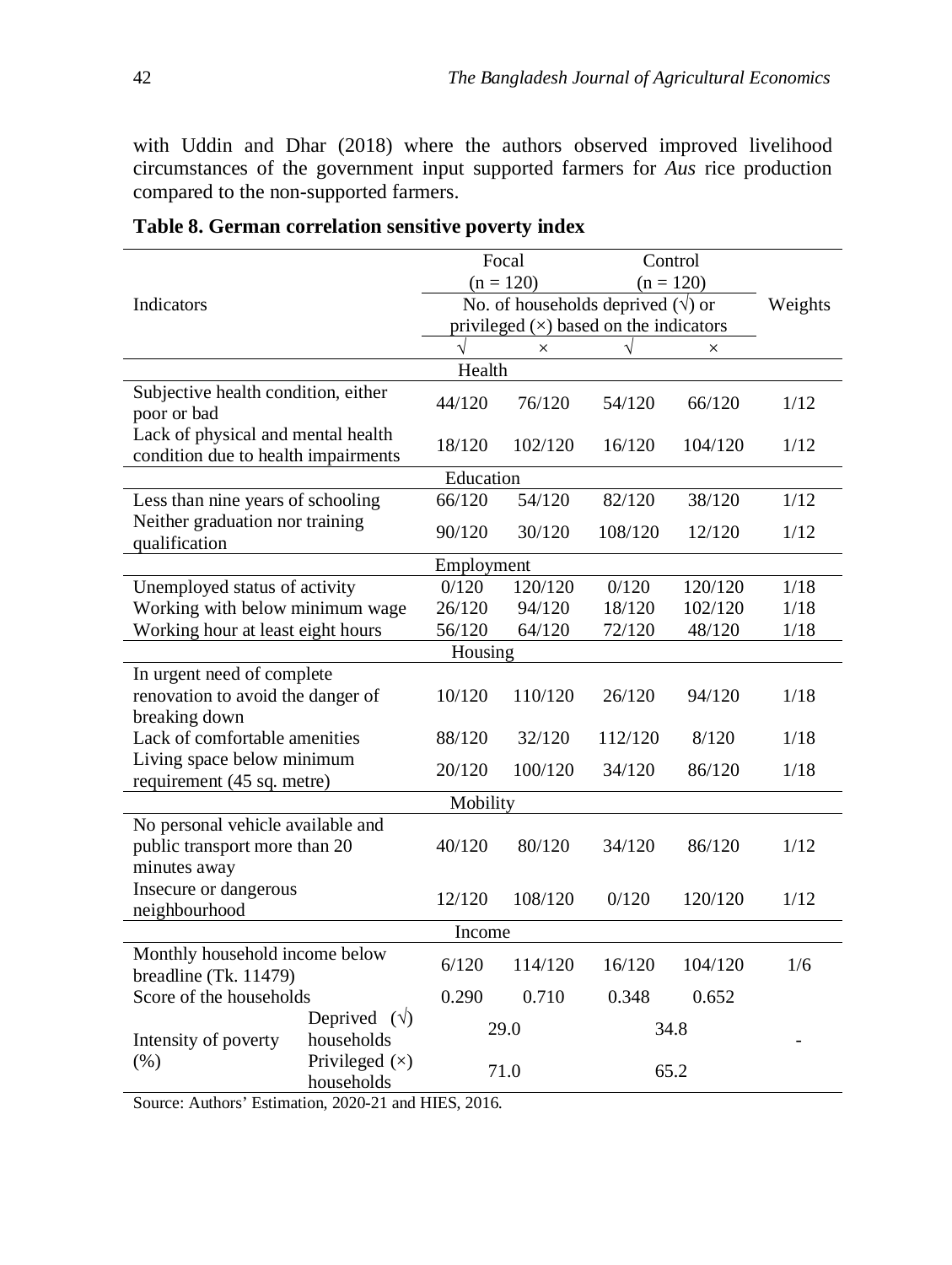Note: Score of deprived focal farm households =  $(44/120 \times 1/12) + (18/120 \times 1/12) + (66/120 \times 1/12) +$  $(90/120 \times 1/12) + (0/120 \times 1/18) + (26/120 \times 1/18) + (56/120 \times 1/18) + (10/120 \times 1/18) +$  $(88/120 \times 1/18) + (20/120 \times 1/18) + (40/120 \times 1/12) + (12/120 \times 1/12) + (6/120 \times 1/6) = 0.290$ . Score of privileged focal farm households =  $(76/120 \times 1/12)$  +  $(102/120 \times 1/12)$  +  $(54/120 \times$  $1/12$ ) + (30/120 × 1/12) + (120/120 × 1/18) + (94/120 × 1/18) + (64/120 × 1/18) + (110/120 ×  $1/18$  +  $(32/120 \times 1/18)$  +  $(100/120 \times 1/18)$  +  $(80/120 \times 1/12)$  +  $(108/120 \times 1/12)$  +  $(114/120 \times$  $1/6$ ) = 0.710.

Scores of deprived or privileged control farm households were calculated accordingly.

Percentage of deprived focal farm households =  $0.290 \times 100 = 29.0$ .

Percentage of privileged focal farm households =  $0.710 \times 100 = 71.0$ .

Percentages of deprived or privileged control farm households were calculated accordingly.

### **IV. CONCLUSION**

The study came to a conclusion that the intervention of ACIAR project to bring agronomic practice change into farmers' dry season cropping in the non-saline areas of Southern Bangladesh resulted in enhanced crop diversification and farm enterprise profitability, women empowerment, and food security; and livelihood improvement through poverty reduction at the end-line period. Based on the observations from the end-line assessment, it is recommended that farmers should produce the best-suited pulse crop/variety for production in each study areas based on the soil topography and geographical condition, discussing with the local extension agents (e.g., mungbean in Patuakhali and Jhalokathi, grasspea in Barisal, and cowpea in Barguna). The farmers should be provided with direct input support from the government (either cash, kind or both) to motivate them producing pulses over ricemonocropping which would lead to not only higher cropping diversity but also higher income from crop production, and the support outcome should be monitored by a strong vigilance team. The dissemination of modernized dry-season agriculture will be successful only when the local government and non-government extension agents should maintain a regular extension contact with the farmers in the non-saline areas of Southern Bangladesh.

#### **ACKNOWLEDGEMENTS**

The authors are thankful to the Australian Centre for International Agricultural Research (ACIAR) for providing financial support to conduct the research. This research has been carried out in line with the objectives of the project entitled 'Incorporating salt-tolerant wheat and pulses into smallholder farming systems in Southern Bangladesh (CIM-2014-076)'.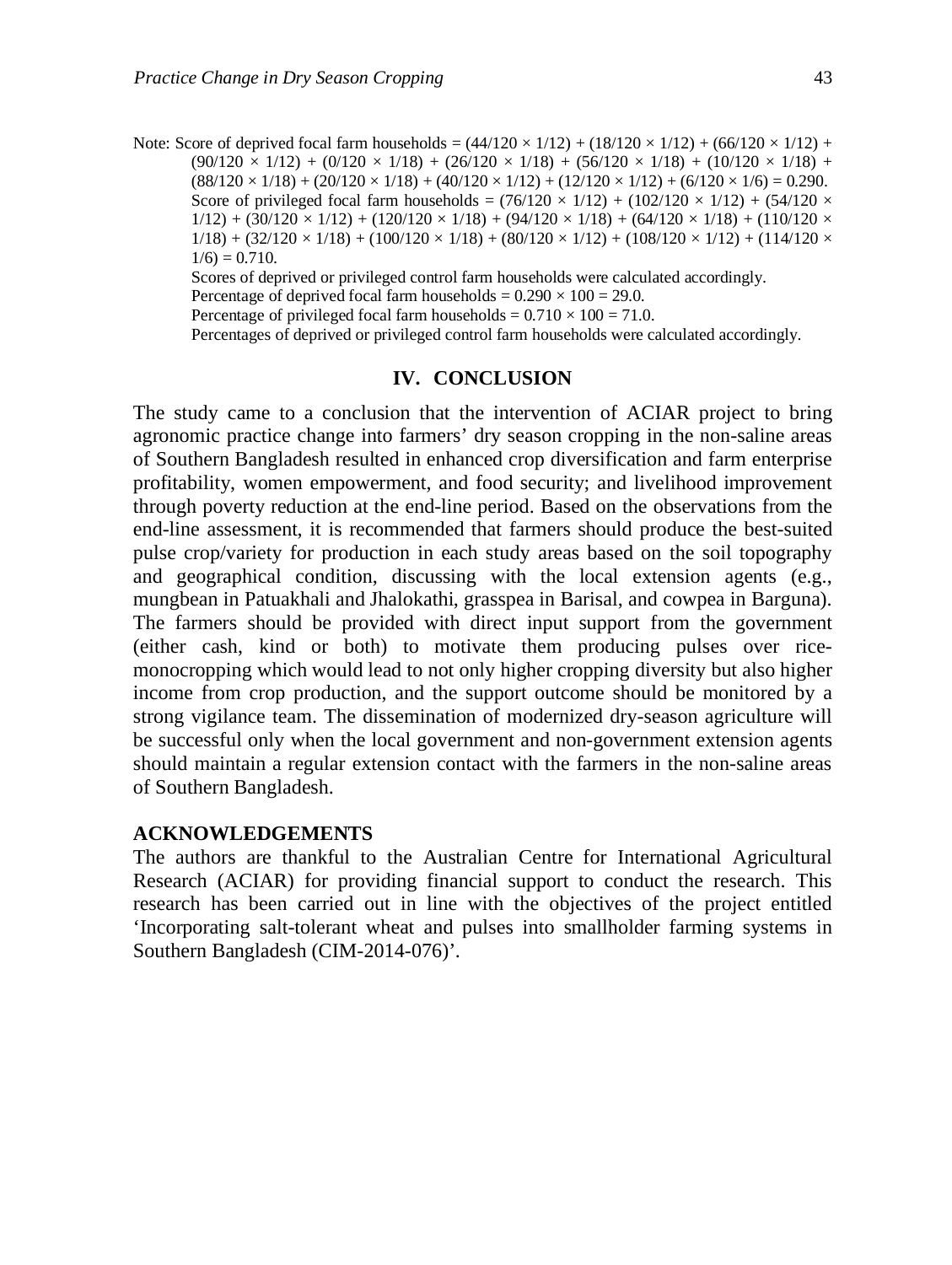## **REFERENCES**

- ACIAR (2011). Sustainable intensification of *Rabi* cropping in Southern Bangladesh using wheat and mungbean. Technical Reports: 78, Australian Centre for International Agricultural Research. Available at https://www.aciar.gov.au/file/76191/ download?token=TZFH3VOn (accessed on 21 December 2018).
- Ahmed, M.F. and Haider, M.Z. (2014). Impact of salinity on rice production in the South-West region of Bangladesh. *Environmental Science: An Indian Journal*, 9(4): 135- 141.
- Ahsan, M.E. (2013). *Coastal zone of Bangladesh: Fisheries resources and its potentials*. Lambert Academic Publishing, OmniScriptum AraPers GmbH, Haroldstraße, Düsseldorf, Germany.
- Basavaraj, N.D., Gajanana, T.M. and Satishkumar, M. (2016). Crop diversification in Gadag district of Karnataka. *Agricultural Economics Research Review*, 29(1): 151-158. DOI: 10.5958/0974-0279.2016.00027.6
- BBS (2020). Statistical Yearbook of Bangladesh 2019, Bangladesh Bureau of Statistics, Statistics and Informatics Division, Ministry of Planning, Government of the People's Republic of Bangladesh, Dhaka.
- Coles, G.D., Wratten, S.D. and Porter, J.R. (2016). Food and nutritional security require adequate protein as well as energy, delivered from whole-year crop production. *PeerJ*, DOI: 10.7717/peerj.2100.
- Dhar, A.R., Oita, A. and Matsubae, K. (2021). The effect of religious dietary cultures on food nitrogen and phosphorus footprints: A case study of India. *Nutrients*, 13(6): 1926. DOI: 10.3390/nu13061926
- Garbero, A., Marion, P. and Brailovskaya, V. (2018). The impact of the adoption of CGIAR's improved varieties on poverty and welfare outcomes: A systematic review. 33 IFAD Research Series. https://www.ifad.org/documents/38714170/40951886/Research+ Series+33.pdf/4b08b329-8f1c-2920-bce8-fba1a7a76593 (accessed on 15June 2021).
- GoB and UNDP (2009). Policy study on the probable impacts of climate change on poverty and economic growth and the options of coping with adverse effect of climate change in Bangladesh. Government of Bangladesh and United Nations Development Programme, General Economic Division, Planning Commission, Dhaka, Bangladesh.
- Hasan, M.K., Desiere, S., D'Haese, M. and Kumar, L. (2018). Impact of climate-smart agriculture adoption on the food security of coastal farmers in Bangladesh. *Food Security*, 10(4): 1073-1088. DOI: 10.1007/s12571-018-0824-1
- HIES (2016). Preliminary report on household income and expenditure survey, Bureau of Statistics Division, Ministry of Planning, Government of the People's Republic of Bangladesh, Dhaka.
- Hossain, A.B.M. (2016). Current state of climate information application in the agriculture sector. Country paper presentation (Bangladesh), Climate Services Users Forum for Agriculture (CSUF-Ag2), Myanmar.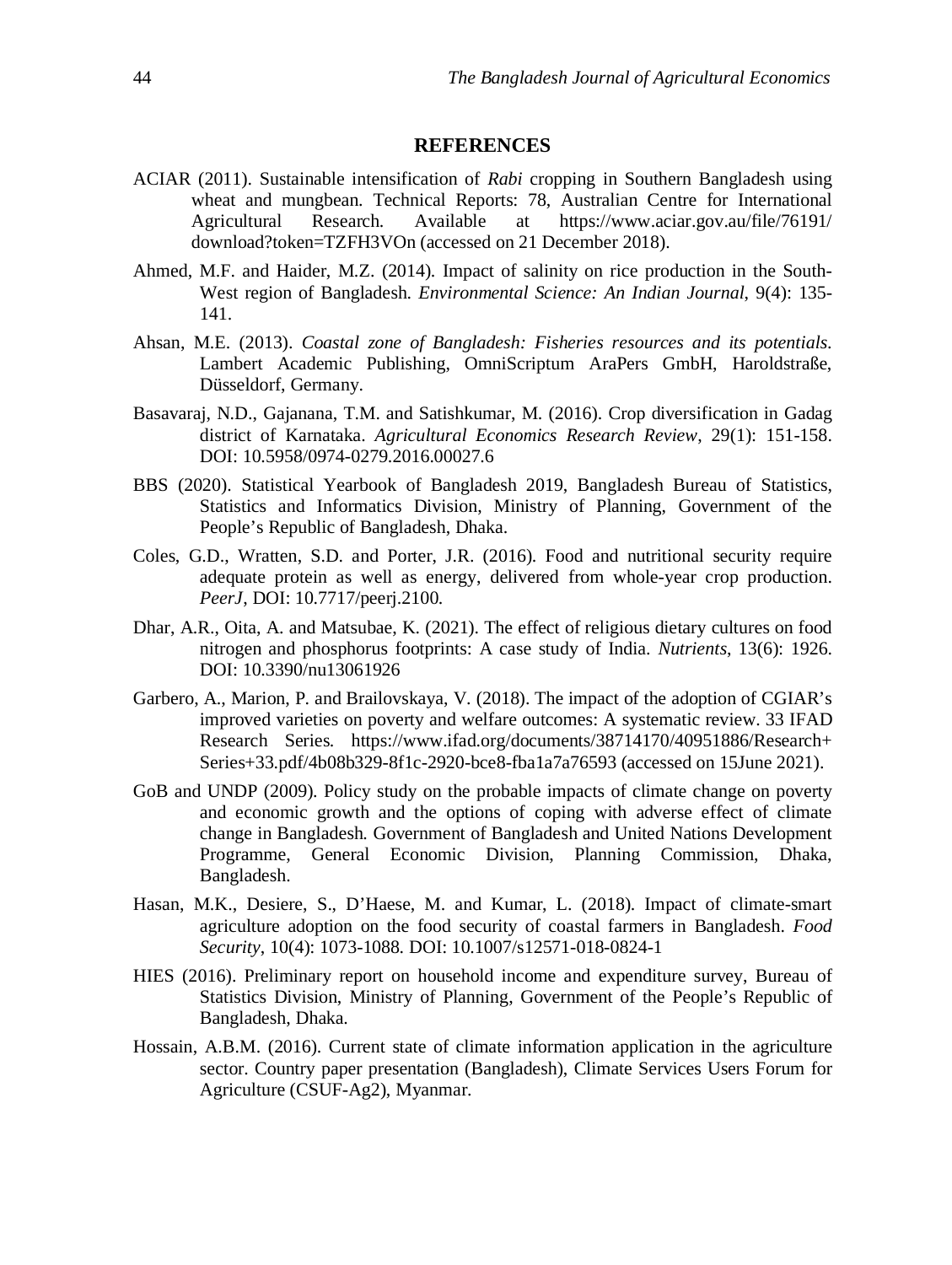- Hossain, M.S. and Majumder, A.K. (2018). Impact of climate change on agricultural production and food security: A review on coastal regions of Bangladesh. *International Journal of Agricultural Research, Innovation and Technology*, 8(1): 62-69. DOI: 10.3329/ijarit.v8i1.38230
- Islam, M.M. and Hossain, M.E. (n.d). Crop diversification in Bangladesh: Constraints and potentials. Available at https://bea-bd.org/site/images/pdf/057.pdf (accessed on 31 August 2019).
- Kumar, Y., Tiwari, K.N., Nayak, R.K., Rai, A., Singh, S.P., Singh, A.N., Kumar, Y., Tomar, H., Singh, T., Raliya, R. (2020). Nanofertilizers for increasing nutrient use efficiency, yield and economic returns in important winter season crops of Uttar Pradesh. *Indian Journal of Fertilisers*, 16(8): 772-786.
- Kumar, S. and Bourai, V.A. (2012). Economic analysis of pulses production their benefits and constraints (A case study of sample villages of Assan valley of Uttarakhand, India). *IOSR Journal of Humanities and Social Science*, 1(4): 41-53.
- MoWR (2005). Integrated coastal zone management plan project: Investment and financing strategy for coastal zone development in Bangladesh. Working paper (WP037), Water Resources Planning Organization, Ministry of Water Resources, Government of the People's Republic of Bangladesh, Dhaka.
- Müller, O. and Krawinkel, M. (2002). Malnutrition and health in developing countries. *Canadian Medical Association Journal*, 173(3): 279-286. DOI: 10.1503/cmaj.050342
- Nahar, K. and Hamid, F. (2016). Salinisation in South-West region of Bangladesh: Economic impact on paddy production. *IOSR Journal of Humanities and Social Science (IOSR-JHSS)*, 21(4-II): 80-88. DOI: 10.9790/0837-2104028088
- Pandey, V.L., Dev, S.M. and Jayachandran, U. (2016). Impact of agricultural interventions on the nutritional status in South Asia: A review. *Food Policy*, 62: 28-40. DOI: 10.1016/j.foodpol.2016.05.002
- Rebello, C.J., Greenway, F.L. and Finley, J.W. (2014). Whole grains and pulses: A comparison of the nutritional and health benefits. *Journal of Agricultural and Food Chemistry*, 62(29): 7029-7049. DOI:10.1021/jf500932z
- Rippin, N. (2016). Multidimensional poverty in Germany: A capability approach. *Forum for Social Economics*, 45(2-3): 230-55. DOI: 10.1080/07360932.2014.995199
- Saaka, M. and Osman, S.M. (2013). Does household food insecurity affect the nutritional status of preschool children aged 6-36 months? *International Journal of Population Research*, 304169. DOI: 10.1155/2013/304169
- Shahidullah, S.M., Talukdar, M.S.A., Kabir, M.S., Khan, A.H. and Nur-E-Elahi. (2006). Cropping patterns in the Southeast coastal region of Bangladesh. *Journal of Agriculture & Rural Development*, 4(1&2): 53-60. DOI:10.3329/jard.v4i1.768
- Shams, S. and Sohel, M.M.C. (2016). Food security and livelihood in coastal area under increased salinity and frequent tidal surge. *Environment and Urbanization ASIA*, 7(1): 22-37. DOI:10.1177/0975425315619046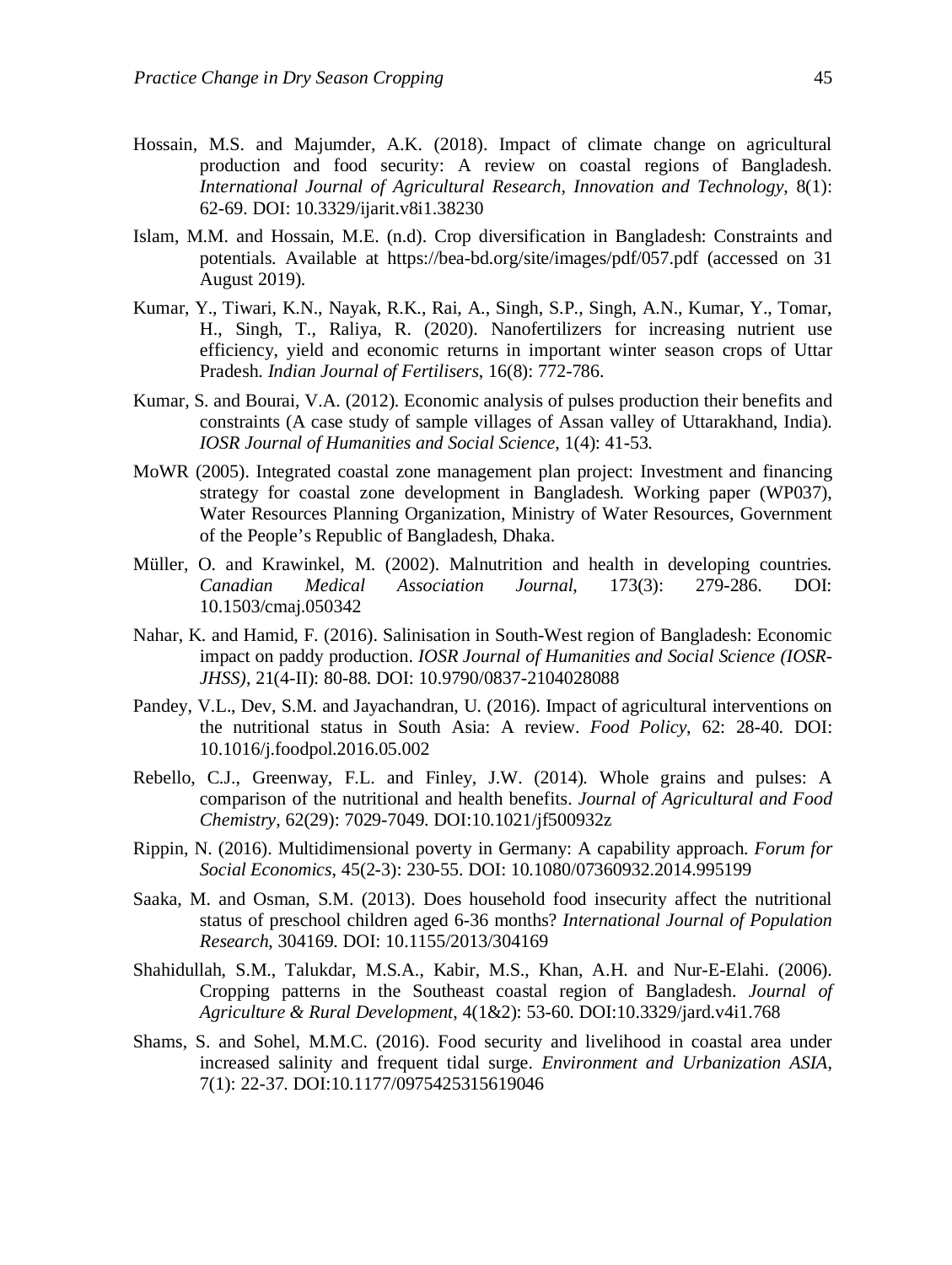- Shoaib, J.U.M. (2013). Best practices and procedures of saline soil reclamation systems in Bangladesh. In: Best practices and procedures of saline soil reclamation systems in SAARC countries. SAARC Agriculture Centre (SAC), Dhaka, Bangladesh.
- Sibhatu, K.T., Krishna, V.V. and Qaim, M. (2015). Production diversity and dietary diversity in smallholder farm households. *Proceedings of the National Academy of Sciences of the United States of America*, 112(34): 10657-10662. DOI:10.1073/pnas.1510982112
- THP (2014). The women's empowerment index. The Hunger Project. Available at https://www.thehungerproject.nl/wp-content/uploads/2020/10/Women-Empowerment-Index-The-Hunger-Project-2017.pdf (accessed on 09 September 2019).https://thp.org/wp-content/uploads/2015/10/THP\_WEI-Intro\_1012151.pdf? ga=2.131837964.2015814378.1567967593-737376062.1567967593
- Tigner, R. (2006). Partial budgeting: A tool to analyze farm business changes. Available at https://www.extension.iastate.edu/agdm/wholefarm/html/c1-50.html (accessed on 09 September 2019).
- Uddin, M.T. and Dhar, A.R. (2018). Government input support on *Aus* rice production in Bangladesh: Impact on farmers' food security and poverty situation. *Agriculture & Food Security*, 7: 1-15. DOI:10.1186/s40066-018-0167-3
- Uddin, M.T. and Nasrin, M. (2013). Farming practices and livelihood of the coastal people of Bangladesh. *Progressive Agriculture*, 24(1&2): 251-262. DOI:10.3329/pa.v24i1- 2.19177
- Uddin, M.T., Erskine, W., Dhar, A.R., Shishir, M.I. and Neogi, M.G. (2019). Farming practices and livelihood status of non-saline and saline households in Southern Bangladesh. *SAARC Journal of Agriculture*, 17(2): 227-238. DOI:10.3329/sja.v17i2.45308
- UNB (2017). United News of Bangladesh. Climate-smart agriculture in coastal Bangladesh. The Daily Sun. Available at http://www.dailysun.com/printversion/details/263723/ 2017/10/24/Climate-Smart-Agriculture-in-Coastal Bangladesh (accessed on 03 November 2018).
- UNB (2018). United News of Bangladesh. Women empowerment: Bangladesh sets example for the world. The Dhaka Tribune. Available at https://www.dhakatribune.com/opinion/special/2018/07/12/ women-empowerment-Bangladesh-sets-example-for-the-world (accessed on 12August 2019).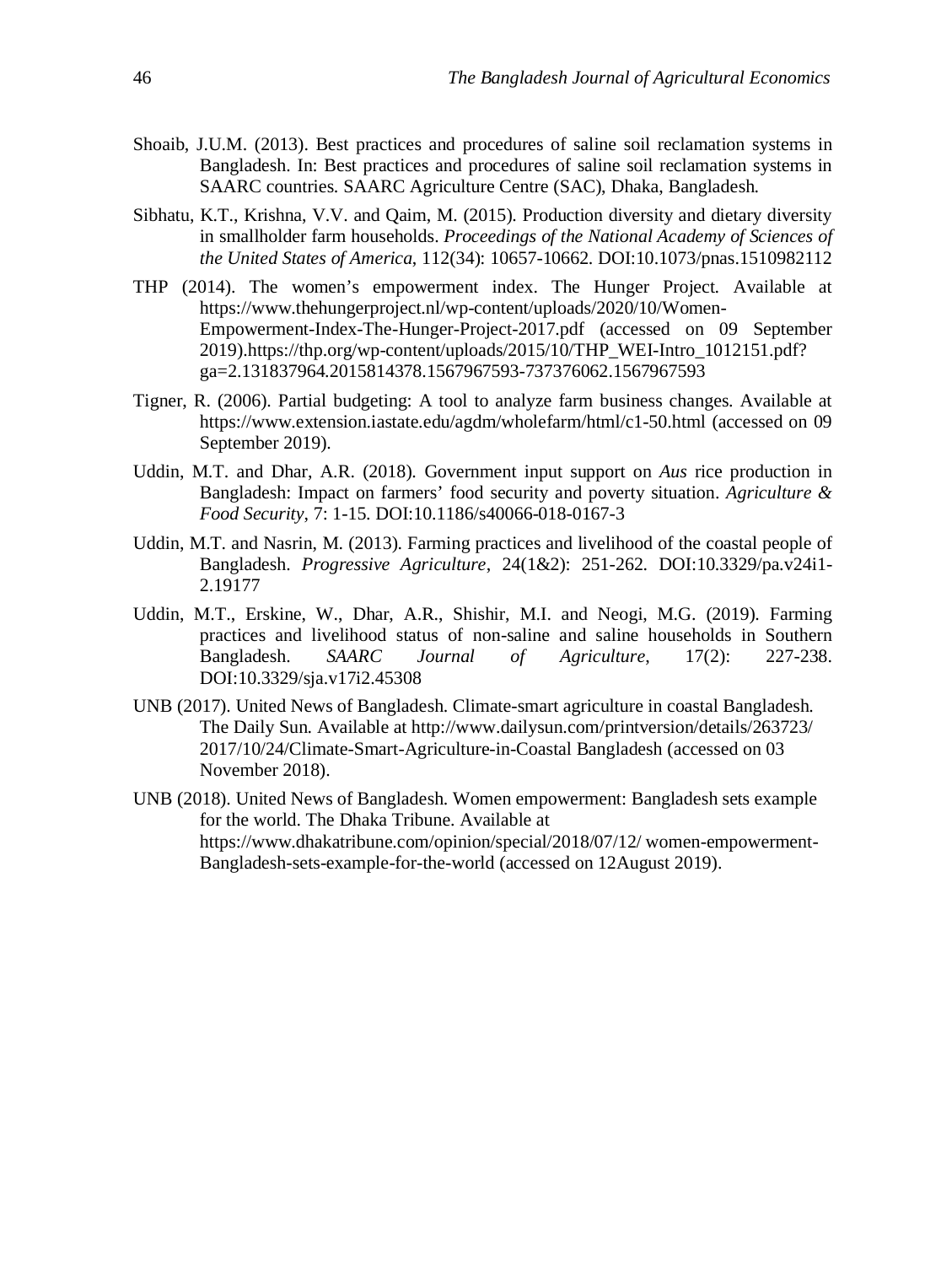|                   | Table A1. Profitability          | of major crops                            |                        | Focal farmers                                                                               |                                                                                                                                                                                                                                                                                                                                                                                                                                                                              |                   |                                                                          |                                      |                 |                                                      | Control farmers                                                 |                     |                                                                                                |
|-------------------|----------------------------------|-------------------------------------------|------------------------|---------------------------------------------------------------------------------------------|------------------------------------------------------------------------------------------------------------------------------------------------------------------------------------------------------------------------------------------------------------------------------------------------------------------------------------------------------------------------------------------------------------------------------------------------------------------------------|-------------------|--------------------------------------------------------------------------|--------------------------------------|-----------------|------------------------------------------------------|-----------------------------------------------------------------|---------------------|------------------------------------------------------------------------------------------------|
| Particulars       |                                  |                                           | Rice crops             |                                                                                             |                                                                                                                                                                                                                                                                                                                                                                                                                                                                              | Pulses            |                                                                          |                                      | Rice crops      |                                                      |                                                                 | Pulses              |                                                                                                |
|                   |                                  | Unit/ha                                   | unit<br>ť.             | Tk./ha                                                                                      | Unith                                                                                                                                                                                                                                                                                                                                                                                                                                                                        | junit<br>Tk.)     | Tk./ha                                                                   | Unitha                               | unit<br>È       | Tk./ha                                               | Unit/ha                                                         | unit<br>Ĕ           | Tk./ha                                                                                         |
|                   |                                  |                                           |                        |                                                                                             | Cost of production                                                                                                                                                                                                                                                                                                                                                                                                                                                           |                   |                                                                          |                                      |                 |                                                      |                                                                 |                     |                                                                                                |
|                   |                                  | 67                                        |                        |                                                                                             | $\overline{c}$                                                                                                                                                                                                                                                                                                                                                                                                                                                               |                   |                                                                          | $68\,$                               |                 |                                                      | 22                                                              |                     |                                                                                                |
|                   | Human labor                      | days<br>man-<br>66                        | $500$<br>$(500)$       | 33500<br>(33000)                                                                            | days<br>man-<br>$\frac{20}{2}$                                                                                                                                                                                                                                                                                                                                                                                                                                               | 500               | $10400$<br>(10000)                                                       | days<br>man-<br>$(68)$               | 500<br>(500)    | 34000<br>(34000)                                     | days<br>man-<br>(22)                                            | (500)<br>500        | 10750<br>(11000)                                                                               |
|                   |                                  | days)<br>man-                             |                        |                                                                                             | days)                                                                                                                                                                                                                                                                                                                                                                                                                                                                        |                   |                                                                          | days)<br>man-                        |                 |                                                      | $_{\rm days)}$<br>man-                                          |                     |                                                                                                |
|                   | Power tiller                     | $\mathbf{I}$                              | $\mathbf{I}$           | 10246<br>9971)                                                                              | Î,                                                                                                                                                                                                                                                                                                                                                                                                                                                                           | $\mathbf i$       | 2516<br>(1504)                                                           | $\mathbf{i}$                         | $\mathbf i$     | 10726<br>(10800)                                     | $\blacksquare$                                                  | $\mathbf{I}$        | 2532<br>(2346)                                                                                 |
|                   | Seed/seedlings                   | $48 \text{ kg}$<br>(50 kg)                | (90)<br>100            | (4500)<br>4800                                                                              |                                                                                                                                                                                                                                                                                                                                                                                                                                                                              | (70)<br>$\otimes$ | 1560<br>(1680)                                                           | $49 \text{ kg}$<br>(51 kg)           | 100<br>(95)     | 4845)<br>(4845)                                      | $\frac{25 \text{ kg}}{(25 \text{ kg})}$                         | $\widehat{c}$<br>65 | 1625<br>(1750)                                                                                 |
| Variable<br>costs | Irea                             | $\frac{213 \text{ kg}}{(200 \text{ kg})}$ | (20)<br>$\overline{c}$ | 4260<br>(4000)                                                                              | $\begin{array}{l} 26 \, \text{kg} \\ (24 \\ \text{kg}) \\ (60 \\ \text{kg}) \\ (90 \\ \text{kg}) \\ (23 \\ \text{kg}) \\ (25 \\ \text{kg}) \\ (24 \\ \text{kg}) \\ (25 \\ \text{kg}) \\ (27 \\ \text{kg}) \\ (29 \\ \text{kg}) \\ (21 \\ \text{kg}) \\ (22 \\ \text{kg}) \\ (23 \\ \text{kg}) \\ (24 \\ \text{kg}) \\ (25 \\ \text{kg}) \\ (27 \\ \text{kg}) \\ (29 \\ \text{kg}) \\ (21 \\ \text{kg}) \\ (22 \\ \text{kg}) \\ (23 \\ \text{kg}) \\ (24 \\ \text{kg}) \\ (2$ | $\frac{20}{20}$   | 1380<br>(1200)                                                           | $216 kg$<br>(218 kg)                 | $\frac{20}{20}$ | 4320<br>(4360)                                       | 72 kg<br>(74 kg)                                                | $\frac{20}{20}$     | $(140)$<br>$(1480)$                                                                            |
|                   | £,<br>Fertilizers                | $130 \text{ kg}$<br>(125 kg)              | (18)<br>$\Omega$       | 2600<br>(2250)                                                                              |                                                                                                                                                                                                                                                                                                                                                                                                                                                                              | (18)<br>$\Omega$  | (450)<br>560                                                             | $126 kg$<br>(130 kg)                 | $^{20}_{(18)}$  | 2520<br>(2340)                                       | $\begin{array}{c} 28 \text{ kg} \\ (28 \text{ kg}) \end{array}$ | (18)<br>$\Omega$    | 560<br>(504)                                                                                   |
|                   | MoP                              | $\frac{1}{24}$ kg                         | 25                     | $\begin{array}{c} 1850 \\ (1775) \\ 8710 \\ (8025) \\ 5434 \\ (4541) \\ (2609) \end{array}$ |                                                                                                                                                                                                                                                                                                                                                                                                                                                                              |                   | í,                                                                       | $75 \text{ kg}$<br>$(70 \text{ kg})$ | 25              | 1875<br>(1750)<br>(8450)<br>(8450)<br>3505<br>(4245) |                                                                 |                     |                                                                                                |
|                   | Total                            |                                           |                        |                                                                                             |                                                                                                                                                                                                                                                                                                                                                                                                                                                                              |                   | (1650)<br>1940                                                           |                                      |                 |                                                      |                                                                 |                     | $2000$<br>(1984)                                                                               |
|                   | Herbicides and<br>insecticides   |                                           |                        |                                                                                             |                                                                                                                                                                                                                                                                                                                                                                                                                                                                              |                   | $\overline{1}$                                                           |                                      |                 |                                                      |                                                                 |                     |                                                                                                |
|                   | i. Total variable cost           |                                           |                        | (60037)                                                                                     |                                                                                                                                                                                                                                                                                                                                                                                                                                                                              |                   | 16416<br>(14834)                                                         |                                      |                 | (62340)<br>61846                                     |                                                                 |                     | 17080)<br>16907                                                                                |
|                   | Land use cost                    |                                           |                        | 6454                                                                                        |                                                                                                                                                                                                                                                                                                                                                                                                                                                                              |                   |                                                                          |                                      |                 | (6666)<br>6454                                       |                                                                 |                     | 3259                                                                                           |
| Fixed<br>costs    | Interest on operating<br>capital |                                           |                        | $(6666)$<br>3748<br>3748<br>37860<br>10452)<br>10452)                                       |                                                                                                                                                                                                                                                                                                                                                                                                                                                                              |                   | $\begin{array}{c} 3259 \\ (335) \\ 1873 \\ (1850) \\ (1850) \end{array}$ |                                      |                 | 3794                                                 |                                                                 |                     | $\begin{array}{c} (3335) \\ 1841 \\ (1835) \\ 5100 \\ \underline{(5170)} \\ 22007 \end{array}$ |
|                   | ii. Total fixed cost             |                                           |                        |                                                                                             |                                                                                                                                                                                                                                                                                                                                                                                                                                                                              |                   | (5185)<br>5132                                                           |                                      |                 | $(3767)$<br>$10248$<br>$(10433)$                     |                                                                 |                     |                                                                                                |
| iii. Total cost   |                                  |                                           |                        |                                                                                             |                                                                                                                                                                                                                                                                                                                                                                                                                                                                              |                   | 21548                                                                    |                                      |                 | 72094                                                |                                                                 |                     |                                                                                                |

**APPENDIX APPENDIX** 

Practice Change in Dry Season Cropping